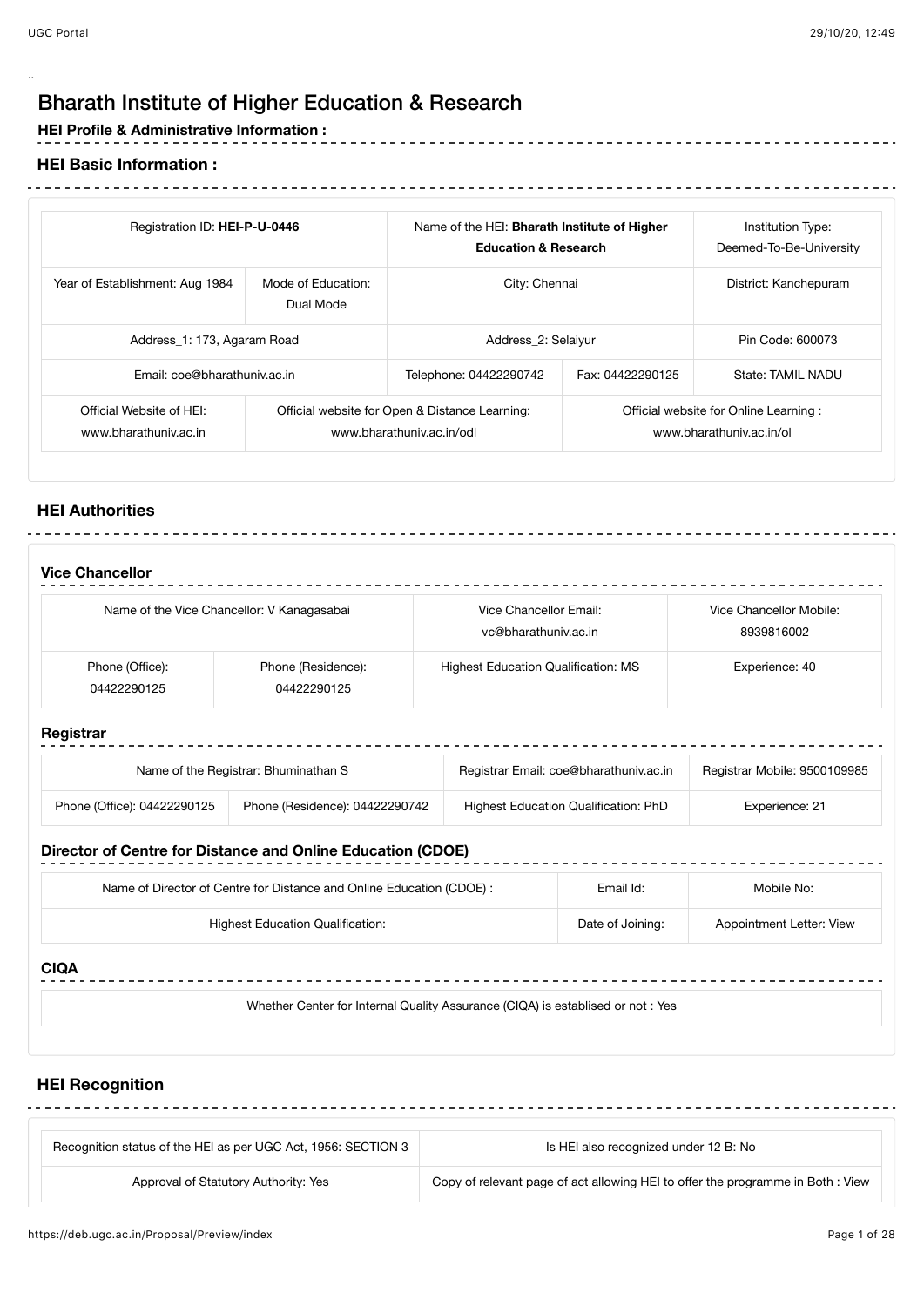# **UGC DEB Recognition**

|                                 | Are you recognized by UGC, DEB unde UGC(ODL) Regulations, 2017? *                                    |  |  |
|---------------------------------|------------------------------------------------------------------------------------------------------|--|--|
| $\bigcap_{N \circlearrowright}$ |                                                                                                      |  |  |
| No                              | Whether HEI is recognized by UGC, DEB under UGC (Online Courses or Programmes) Regulations, 2018? :- |  |  |

#### **IGNOU Recognition** <u>. . . . . . . . . . . . .</u>

 $\sim$ 

| Whether HEI was recognised from IGNOU DEC/DEB Prior to UGC (ODL) Regulations, 2017 :-<br>No |  |  |  |
|---------------------------------------------------------------------------------------------|--|--|--|
| <b>From</b><br><b>Document</b><br>То                                                        |  |  |  |
|                                                                                             |  |  |  |

# **NAAC Details**

| Whether accredited by NAAC? :- Yes                                         | Grade :- A                   | Score :- $3.2$                     |
|----------------------------------------------------------------------------|------------------------------|------------------------------------|
| Validity of NAAC :- 15-11-2020                                             | Upload NAAC Document :- View | Year of assessment of NAAC: - 2015 |
| Whether valid for the academic period January<br>2021 and onwards :-<br>No |                              |                                    |

# **NIRF Ranking**

| Year :- 2018 | Ranking: - 21 | Upload NIRF Certificate :- |                                    |
|--------------|---------------|----------------------------|------------------------------------|
|              |               |                            | View                               |
|              |               |                            | (/Uploads/ODLOL/UploadNIRFDocument |
|              |               |                            | P-U-0446/HEI-P-U-                  |
|              |               |                            | 0446_UploadNIRFDocument1_20200930  |
| Year: - 2019 | Ranking: - 36 | Upload NIRF Certificate :- |                                    |
|              |               |                            | View                               |
|              |               |                            | (/Uploads/ODLOL/UploadNIRFDocument |
|              |               |                            | P-U-0446/HEI-P-U-                  |
|              |               |                            | 0446_UploadNIRFDocument2_20200930  |
| Year :- 2020 | Ranking :- 59 | Upload NIRF Certificate :- |                                    |
|              |               |                            | View                               |
|              |               |                            | (/Uploads/ODLOL/UploadNIRFDocument |
|              |               |                            | P-U-0446/HEI-P-U-                  |
|              |               |                            | 0446_UploadNIRFDocument3_20200930  |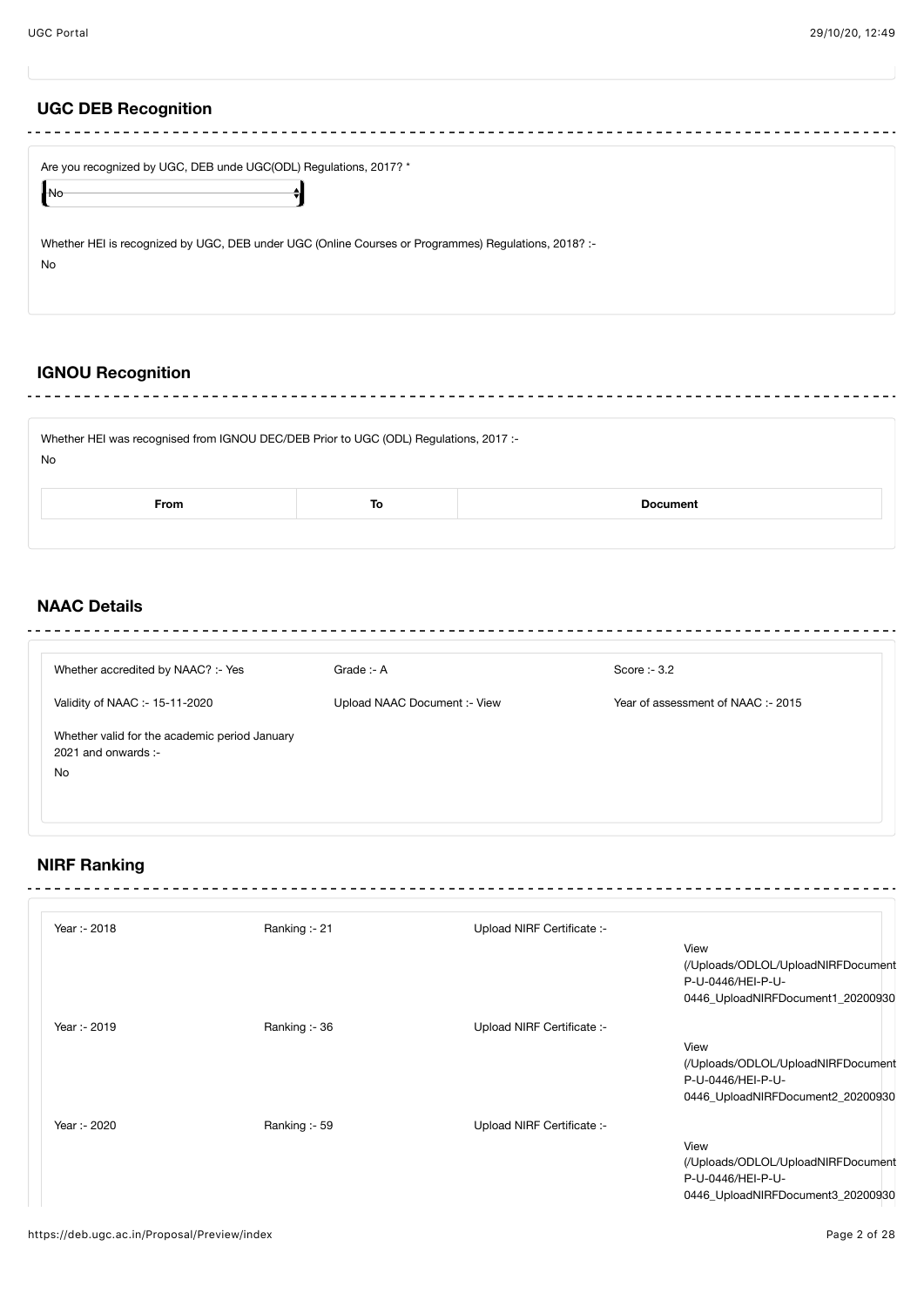### **Territorial Jurisdiction**

## **Information regading Territorial Jurisdiction**

Territorial Jurisdiction of HEI as per its Act :-

Mention District (s) :-

Copy of Relevant Page to act: Upload :-View

Territorial Jurisdiction as per UGC (Open and Distance Learning Programmes and Online Programmes) Regulations, 2020 :- Country

Mention District (s) :-

#### **Infrastructure**

<u>. . . . . . . . . . . . .</u> 

#### Total Build-up area for Open and Distance Learning activity - Minimum 15000 sq.ft. (carpet area):

| <b>Build-up Area Type</b>                                                                                                                       | Minimum Built up area<br>required as per<br><b>Regulations</b> | <b>Built-Up Area</b><br>available(Carpet Area<br>Sq. ft) | <b>Difference</b> | Compliance<br>or Not |
|-------------------------------------------------------------------------------------------------------------------------------------------------|----------------------------------------------------------------|----------------------------------------------------------|-------------------|----------------------|
| Academic                                                                                                                                        | 7500                                                           | 10000                                                    | 2500              | Yes                  |
| Administrative                                                                                                                                  | 1500                                                           | 1700                                                     | 200               | Yes                  |
| Academic support such as Library, Reading Room, Computer Centre,<br>Information and Communication technology labs, Video and Audio Labs<br>etc. | 4500                                                           | 4600                                                     | 100               | Yes                  |
| Amenities or other support facilities (Excluding toilets)                                                                                       | 1500                                                           | 2000                                                     | 500               | Yes                  |
| Total built-up area for ODL activities                                                                                                          | 15000                                                          | 18300                                                    | 3300              | Yes                  |

#### **Activity Calendar**

## Academic Year Planner [Programmes under yearly system]:

<u> - - - - - - - - - -</u>

|                |                                 | Tentative months schedule (specify months) during Year |            |
|----------------|---------------------------------|--------------------------------------------------------|------------|
| <b>Srno</b>    | <b>Name of the Activity</b>     | From (Month)                                           | To (Month) |
| 1              | Admission                       | Mar                                                    | Jun        |
| $\overline{2}$ | Assignment Submission (if any)  | Jul                                                    | Dec        |
| 3              | <b>Evaluation of Assignment</b> | Jul                                                    | Dec        |
| $\overline{4}$ | Examination                     | Nov                                                    | Dec        |
| 5              | Declaration of Result           | Jan                                                    | Jan        |
| 6              | Re-registration                 | Jan                                                    | Feb        |
| $\overline{7}$ | Distribution of SLM             | Jan                                                    | Dec        |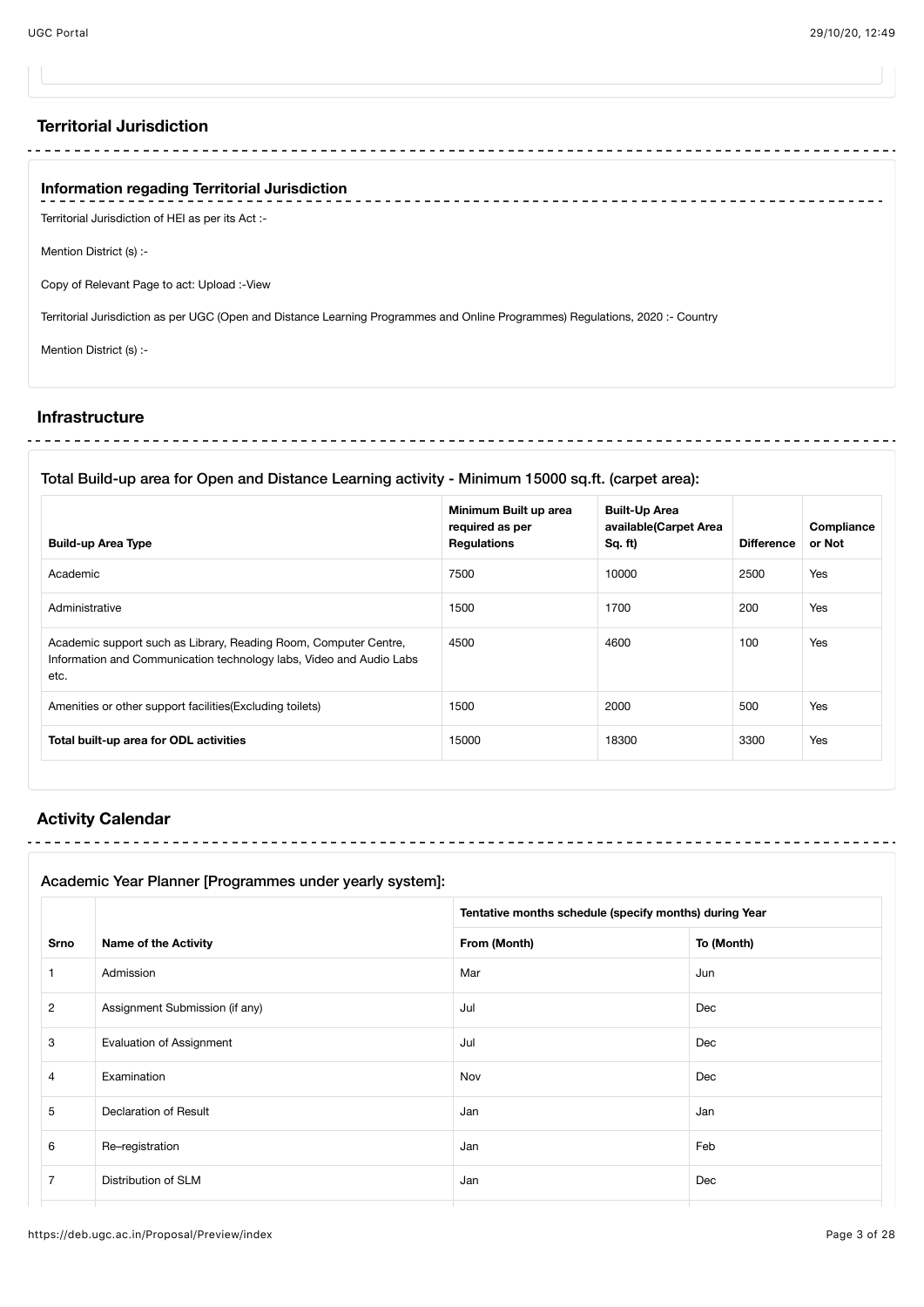| Contact Programmes (counselling, Practicals, etc.) | ⊦et | Jur |
|----------------------------------------------------|-----|-----|

# Academic Year Planner [Programmes under Semester System]: **Srno Name of the Activity Tentative months schedule (specify months) during Year From (Month) To (Month) From (Month) To (Month)** 1 Admission Mar Jun Oct Dec 2 Assignment Submission (if any) and the state of the state of the May Jul Nov Jan Jan May May 3 Evaluation of Assignment **Evaluation of Assignment Algebra** 1 Audit Nov Jan Jan May 4 Examination **Nov** Nov Dec Jun Jul 5 Declaration of Result Aug and Dec Jan Jul Aug 6 Re–registration Sep 7 Distribution of SLM Sep 8 Contact Programmes(counselling, Practicals,etc.) Jul Dec Jan Jun

# **Proposed Programmes**

| <b>Sr No:-1</b>                                                                             |                 |
|---------------------------------------------------------------------------------------------|-----------------|
| Name of Programme :- Business Administration/Commerce/ Management/Finance - BBA - General   |                 |
| Programme to be offered in                                                                  | Both            |
| Year                                                                                        | 2020-21         |
| Level                                                                                       | UG              |
| Academic Session                                                                            | January Onwards |
| Entry Qualification (as per the Specification of Degrees, 2014)                             | $+2$            |
| Duration (as per the Specification of Degrees, 2014)                                        | 3               |
| Name of the Department                                                                      | 100             |
| Page No                                                                                     | $\mathbf{1}$    |
| Serial No                                                                                   | $\mathbf{1}$    |
| Justification                                                                               | cbjkbciebwic    |
|                                                                                             |                 |
| $Sr$ No $: -2$                                                                              |                 |
| Name of Programme :- Business Administration/Commerce/ Management/Finance - MBA - Marketing |                 |
| Programme to be offered in                                                                  | <b>Both</b>     |
| Year                                                                                        | 2020-21         |
| Level                                                                                       | PG              |
| Academic Session                                                                            | January Onwards |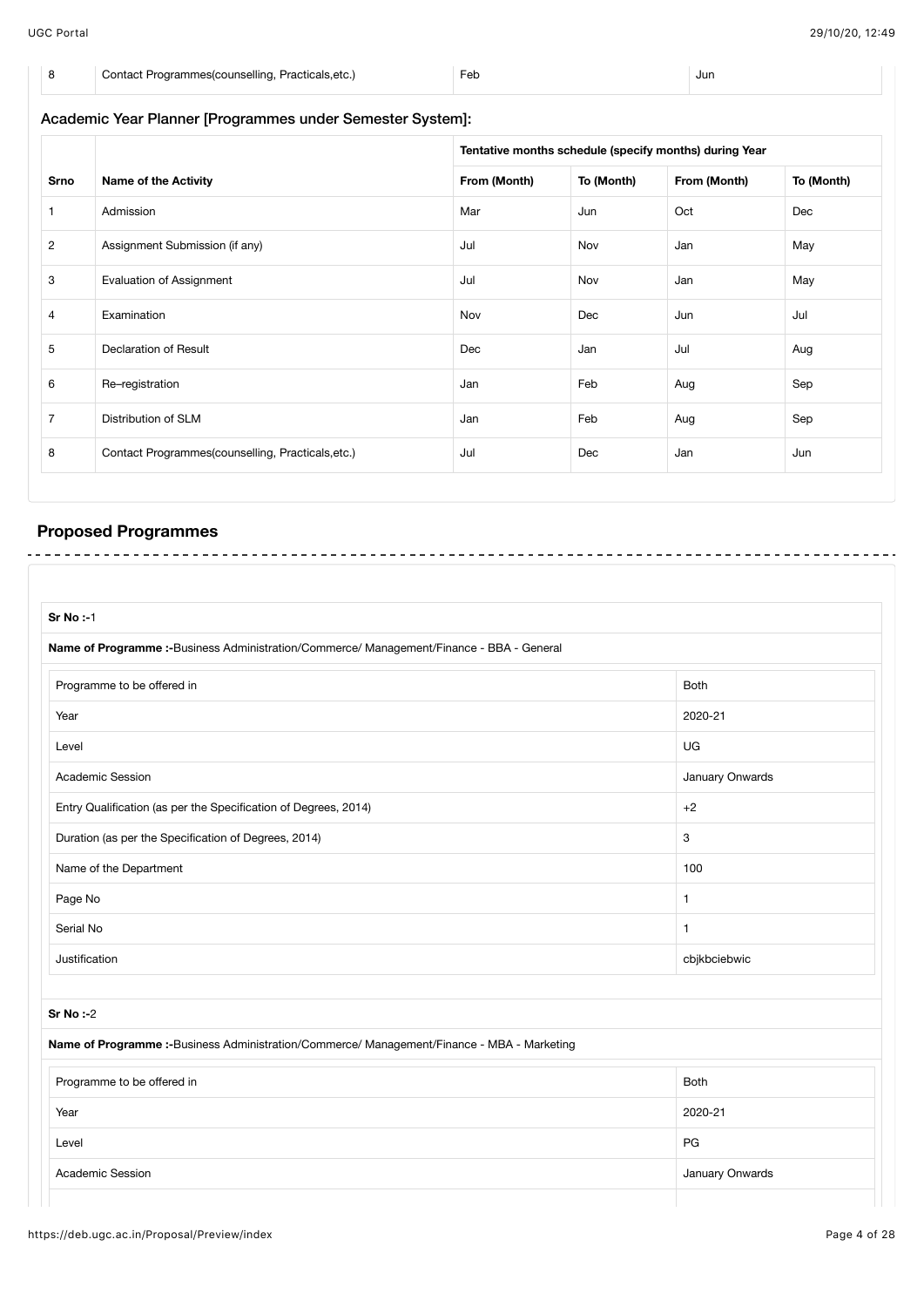| Entry Qualification (as per the Specification of Degrees, 2014)                                               | <b>BBA</b>      |
|---------------------------------------------------------------------------------------------------------------|-----------------|
| Duration (as per the Specification of Degrees, 2014)                                                          | $\overline{c}$  |
| Name of the Department                                                                                        | 100             |
| Page No                                                                                                       | $\mathbf{1}$    |
| Serial No                                                                                                     | $\mathbf{1}$    |
| <b>Sr No:-3</b>                                                                                               |                 |
| Name of Programme :- Arts/Humanities/Social Sciences - BA - English                                           |                 |
| Programme to be offered in                                                                                    | <b>Both</b>     |
| Year                                                                                                          | 2020-21         |
| Level                                                                                                         | UG              |
| Academic Session                                                                                              | January Onwards |
| Entry Qualification (as per the Specification of Degrees, 2014)                                               | $+2$            |
| Duration (as per the Specification of Degrees, 2014)                                                          | 3               |
|                                                                                                               | 101             |
| Name of the Department                                                                                        |                 |
| Page No<br>Serial No                                                                                          | $\mathbf{1}$    |
|                                                                                                               | $\mathbf{1}$    |
| <b>Sr No:-4</b>                                                                                               |                 |
| Name of Programme :- Business Administration/Commerce/ Management/Finance - BCOM - General                    |                 |
| Programme to be offered in                                                                                    | <b>Both</b>     |
| Year                                                                                                          | 2020-21         |
| Level                                                                                                         | UG              |
| Academic Session                                                                                              | January Onwards |
| Entry Qualification (as per the Specification of Degrees, 2014)                                               | $+2$            |
| Duration (as per the Specification of Degrees, 2014)                                                          | 3               |
| Name of the Department                                                                                        | 100             |
| Page No                                                                                                       | $\mathbf{1}$    |
| Serial No                                                                                                     | $\mathbf{1}$    |
|                                                                                                               |                 |
| <b>Sr No:-5</b><br>Name of Programme :-Business Administration/Commerce/ Management/Finance - M COM - General |                 |
|                                                                                                               |                 |
| Programme to be offered in                                                                                    | <b>Both</b>     |
| Year                                                                                                          | 2020-21         |
| Level                                                                                                         | PG              |
| Academic Session                                                                                              | January Onwards |
| Entry Qualification (as per the Specification of Degrees, 2014)                                               | <b>BCom</b>     |
|                                                                                                               |                 |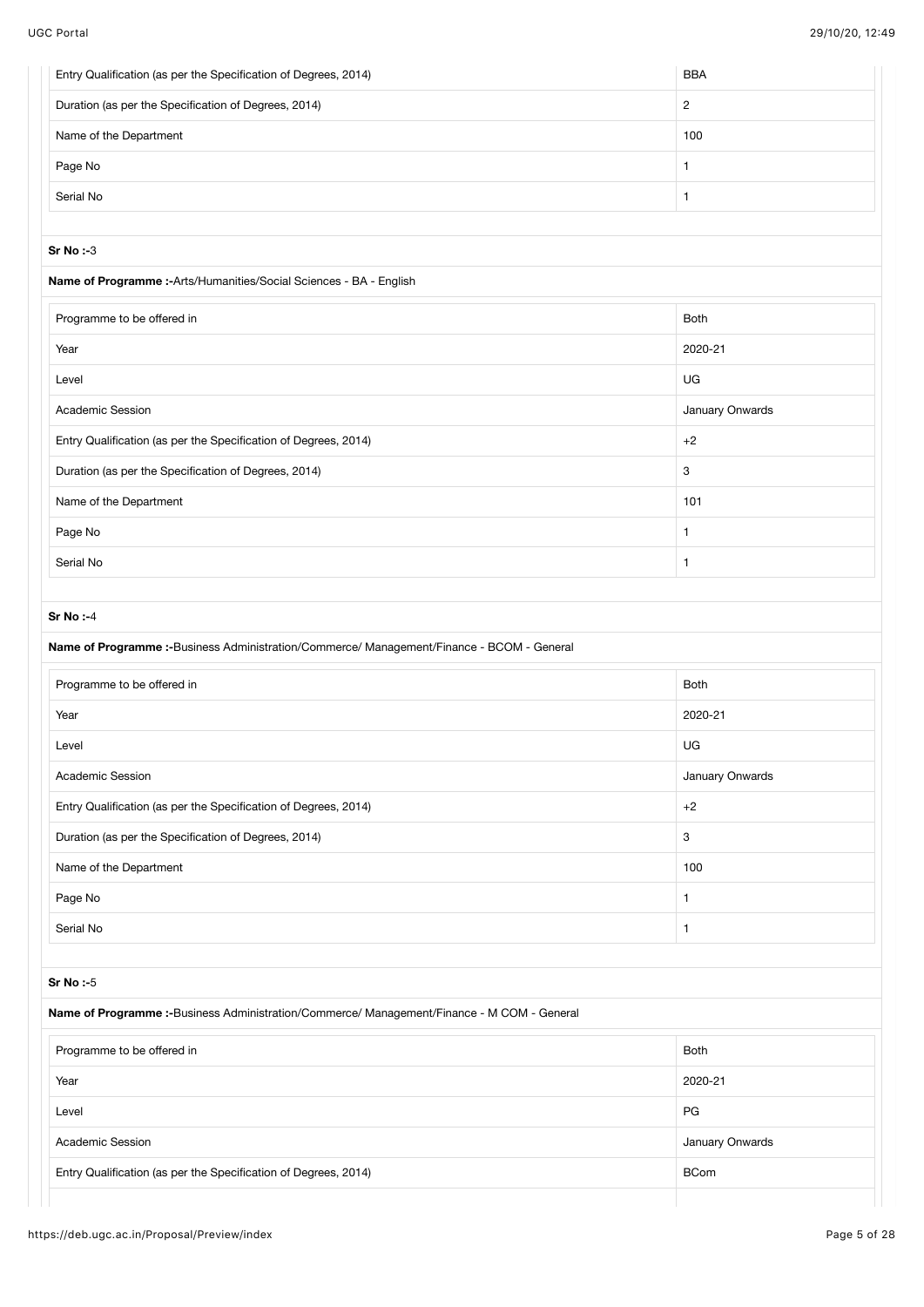| Duration (as per the Specification of Degrees, 2014)            | $\overline{c}$  |
|-----------------------------------------------------------------|-----------------|
| Name of the Department                                          | 100             |
| Page No                                                         | 1               |
| Serial No                                                       | 1               |
|                                                                 |                 |
| <b>Sr No:-6</b>                                                 |                 |
| Name of Programme :- Sciences - BSC - Mathematics               |                 |
| Programme to be offered in                                      | Both            |
| Year                                                            | 2020-21         |
| Level                                                           | UG              |
| Academic Session                                                | January Onwards |
| Entry Qualification (as per the Specification of Degrees, 2014) | $+2$            |
| Duration (as per the Specification of Degrees, 2014)            | 3               |
| Name of the Department                                          | 102             |
| Page No                                                         | 1               |
| Serial No                                                       | 1               |
|                                                                 |                 |

# **Additional Information**

 $\sim$ 

| Sr No :- 1                                                                                      |            |
|-------------------------------------------------------------------------------------------------|------------|
| Name of Programme :- Arts/Humanities/Social Sciences - BA - English                             |            |
| Year                                                                                            | 2020-21    |
| Academic system followed for proposed programme                                                 | Semester   |
| <b>Number of Credits</b>                                                                        | 140        |
| Whether Programme requires Practical or laboratory courses as a curricular requirement          | Yes        |
| Date of Approval of Statutory Authority (s) (DD-MM-YYYY) of HEI                                 | 10-08-2020 |
| Statutory bodies approval upload                                                                | View       |
| Whether Regulatory Authority approval is required                                               | No         |
| Whether Proposed programme already being taught in Conventional/ODL mode with same nomenclature |            |
| If Yes, number of years since when being taught in conventional mode                            |            |
| Sr No: $-2$                                                                                     |            |
| Name of Programme :- Sciences - BSc - Mathematics                                               |            |
| Year                                                                                            | 2020-21    |
| Academic system followed for proposed programme                                                 | Semester   |
| <b>Number of Credits</b>                                                                        | 140        |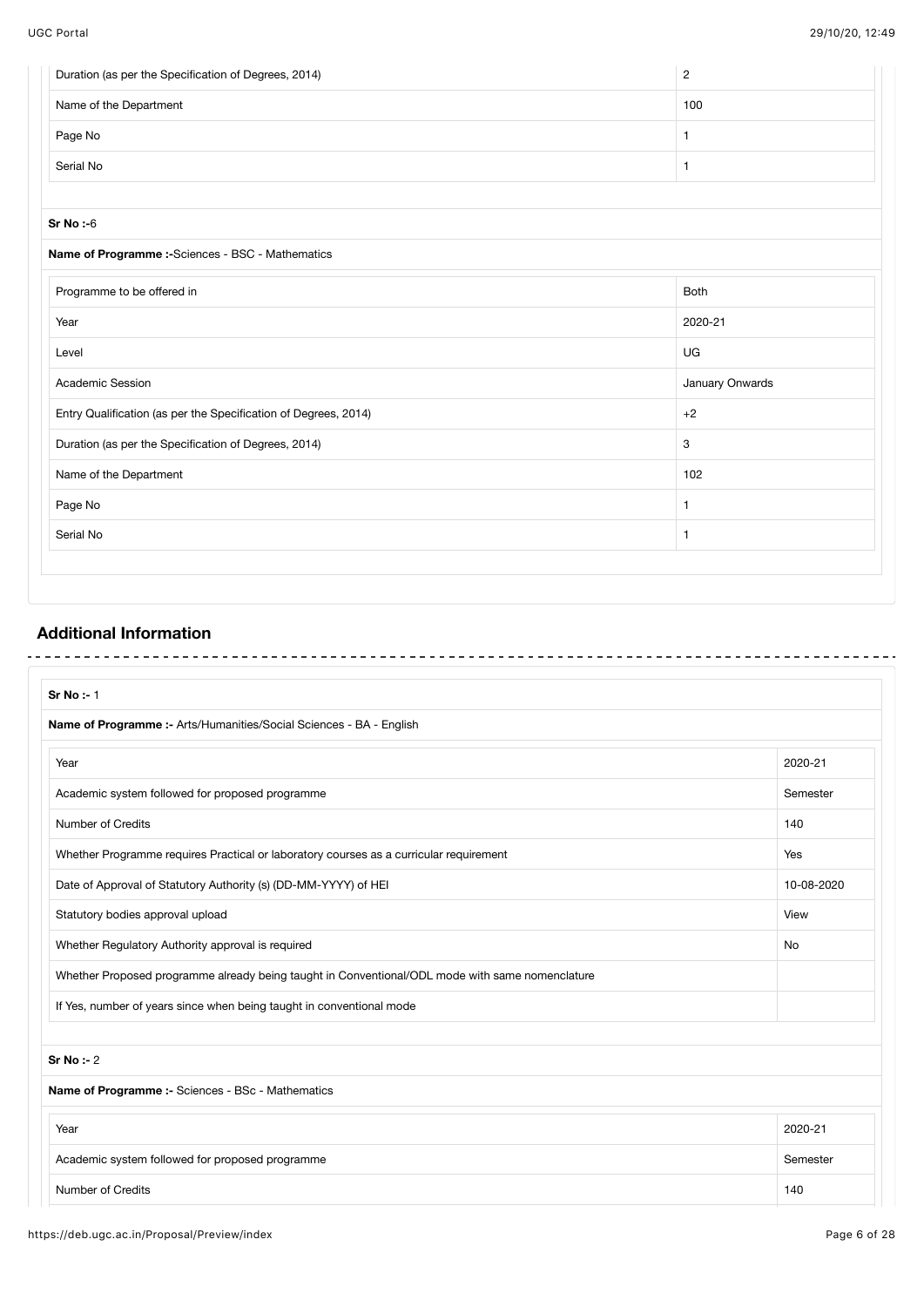| View<br>No<br>Name of Programme :- Business Administration/Commerce/ Management/Finance - M Com - General<br>2020-21<br>90<br>No<br>View<br>No<br>Name of Programme :- Business Administration/Commerce/ Management/Finance - BCom - General<br>2020-21<br>140<br>Yes<br>View<br>No<br>2020-21<br>90 | Whether Programme requires Practical or laboratory courses as a curricular requirement          | No         |
|------------------------------------------------------------------------------------------------------------------------------------------------------------------------------------------------------------------------------------------------------------------------------------------------------|-------------------------------------------------------------------------------------------------|------------|
|                                                                                                                                                                                                                                                                                                      | Date of Approval of Statutory Authority (s) (DD-MM-YYYY) of HEI                                 | 10-08-2020 |
|                                                                                                                                                                                                                                                                                                      | Statutory bodies approval upload                                                                |            |
|                                                                                                                                                                                                                                                                                                      | Whether Regulatory Authority approval is required                                               |            |
|                                                                                                                                                                                                                                                                                                      | Whether Proposed programme already being taught in Conventional/ODL mode with same nomenclature |            |
|                                                                                                                                                                                                                                                                                                      | If Yes, number of years since when being taught in conventional mode                            |            |
|                                                                                                                                                                                                                                                                                                      |                                                                                                 |            |
|                                                                                                                                                                                                                                                                                                      | $Sr No : -3$                                                                                    |            |
|                                                                                                                                                                                                                                                                                                      |                                                                                                 |            |
|                                                                                                                                                                                                                                                                                                      | Year                                                                                            |            |
|                                                                                                                                                                                                                                                                                                      | Academic system followed for proposed programme                                                 | Semester   |
|                                                                                                                                                                                                                                                                                                      | Number of Credits                                                                               |            |
|                                                                                                                                                                                                                                                                                                      | Whether Programme requires Practical or laboratory courses as a curricular requirement          |            |
|                                                                                                                                                                                                                                                                                                      | Date of Approval of Statutory Authority (s) (DD-MM-YYYY) of HEI                                 | 10-08-2020 |
|                                                                                                                                                                                                                                                                                                      | Statutory bodies approval upload                                                                |            |
|                                                                                                                                                                                                                                                                                                      | Whether Regulatory Authority approval is required                                               |            |
|                                                                                                                                                                                                                                                                                                      | Whether Proposed programme already being taught in Conventional/ODL mode with same nomenclature |            |
|                                                                                                                                                                                                                                                                                                      | If Yes, number of years since when being taught in conventional mode                            |            |
|                                                                                                                                                                                                                                                                                                      |                                                                                                 |            |
|                                                                                                                                                                                                                                                                                                      | Sr No: $-4$                                                                                     |            |
|                                                                                                                                                                                                                                                                                                      |                                                                                                 |            |
|                                                                                                                                                                                                                                                                                                      | Year                                                                                            |            |
|                                                                                                                                                                                                                                                                                                      | Academic system followed for proposed programme                                                 | Semester   |
|                                                                                                                                                                                                                                                                                                      | Number of Credits                                                                               |            |
|                                                                                                                                                                                                                                                                                                      | Whether Programme requires Practical or laboratory courses as a curricular requirement          |            |
|                                                                                                                                                                                                                                                                                                      | Date of Approval of Statutory Authority (s) (DD-MM-YYYY) of HEI                                 | 10-08-2020 |
|                                                                                                                                                                                                                                                                                                      | Statutory bodies approval upload                                                                |            |
|                                                                                                                                                                                                                                                                                                      | Whether Regulatory Authority approval is required                                               |            |
|                                                                                                                                                                                                                                                                                                      | Whether Proposed programme already being taught in Conventional/ODL mode with same nomenclature |            |
|                                                                                                                                                                                                                                                                                                      | If Yes, number of years since when being taught in conventional mode                            |            |
|                                                                                                                                                                                                                                                                                                      |                                                                                                 |            |
|                                                                                                                                                                                                                                                                                                      | Sr No: $-5$                                                                                     |            |
|                                                                                                                                                                                                                                                                                                      | Name of Programme :- Business Administration/Commerce/ Management/Finance - MBA - Marketing     |            |
|                                                                                                                                                                                                                                                                                                      | Year                                                                                            |            |
|                                                                                                                                                                                                                                                                                                      | Academic system followed for proposed programme                                                 | Semester   |
|                                                                                                                                                                                                                                                                                                      | Number of Credits                                                                               |            |
| Whether Programme requires Practical or laboratory courses as a curricular requirement<br>Yes                                                                                                                                                                                                        |                                                                                                 |            |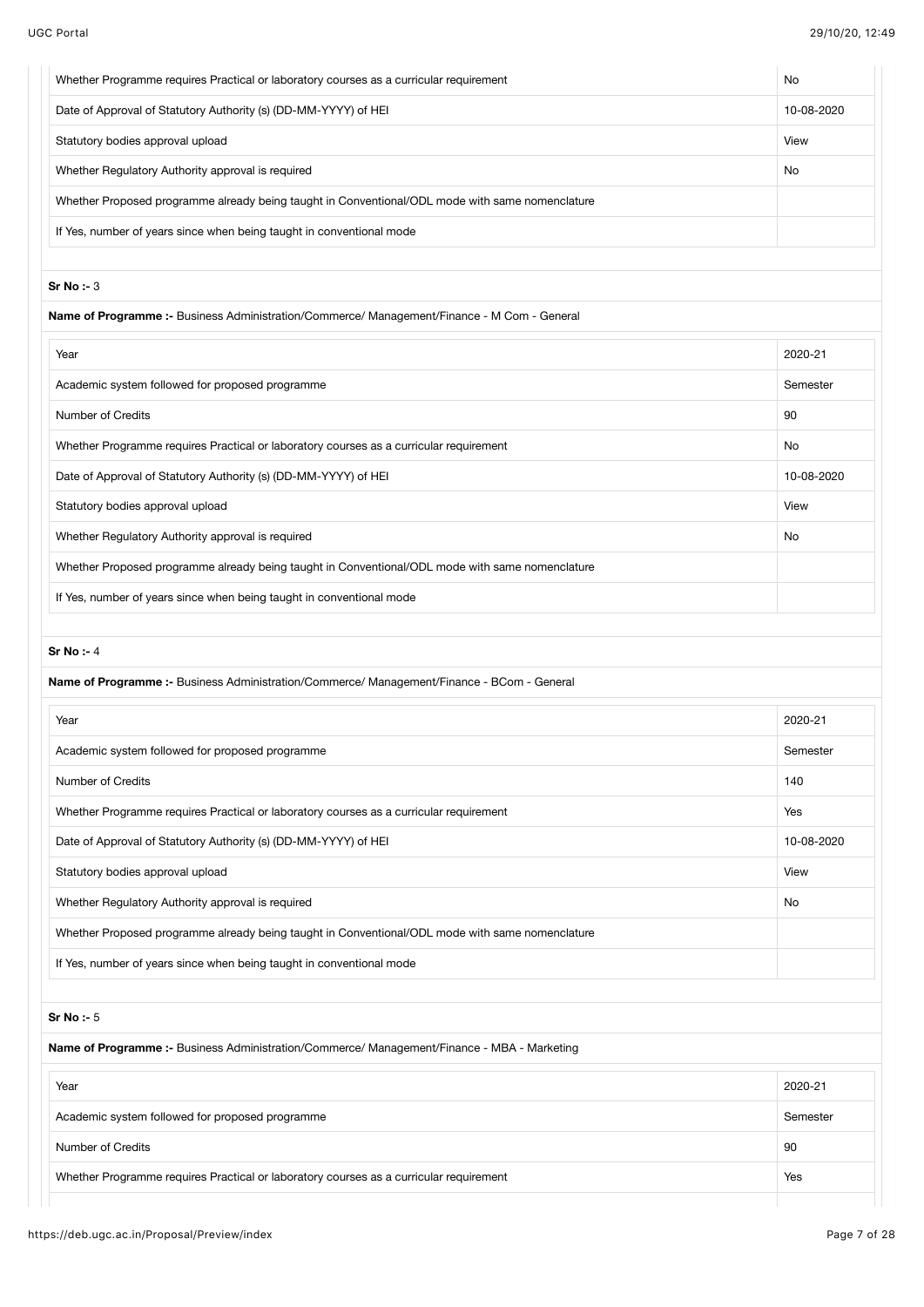| Date of Approval of Statutory Authority (s) (DD-MM-YYYY) of HEI                                 | 10-08-2020 |
|-------------------------------------------------------------------------------------------------|------------|
| Statutory bodies approval upload                                                                | View       |
| Whether Regulatory Authority approval is required                                               | No         |
| Whether Proposed programme already being taught in Conventional/ODL mode with same nomenclature |            |
| If Yes, number of years since when being taught in conventional mode                            |            |
| Sr No : 6                                                                                       |            |
| Name of Programme :- Business Administration/Commerce/ Management/Finance - BBA - General       |            |
| Year                                                                                            | 2020-21    |
| Academic system followed for proposed programme                                                 | Semester   |
| <b>Number of Credits</b>                                                                        | 140        |
| Whether Programme requires Practical or laboratory courses as a curricular requirement          | Yes        |
| Date of Approval of Statutory Authority (s) (DD-MM-YYYY) of HEI                                 | 10-08-2020 |
| Statutory bodies approval upload                                                                | View       |
| Whether Regulatory Authority approval is required                                               | No         |
| Whether Proposed programme already being taught in Conventional/ODL mode with same nomenclature |            |
|                                                                                                 |            |

# **Course Details**

| <b>Srno</b>  | <b>Name of Programme</b><br>Year      |                                             | <b>Total</b><br><b>Number of</b><br><b>Courses in</b><br>the<br>Programme | <b>Course Details</b> |                                     |
|--------------|---------------------------------------|---------------------------------------------|---------------------------------------------------------------------------|-----------------------|-------------------------------------|
| $\mathbf{1}$ | 2020-21                               | <b>Business</b><br>Administration/Commerce/ | 42                                                                        | <b>Course Name</b>    | <b>Covered Under Which Semester</b> |
|              | Management/Finance - BBA -<br>General |                                             | Tamil-1                                                                   | 1                     |                                     |
|              |                                       |                                             | English-1                                                                 | $\mathbf{1}$          |                                     |
|              |                                       |                                             | <b>Financial Accounting</b>                                               | 1                     |                                     |
|              |                                       |                                             | Principles of Management                                                  | $\mathbf{1}$          |                                     |
|              |                                       |                                             | Managerial Economics                                                      | $\mathbf{1}$          |                                     |
|              |                                       |                                             | <b>Business Communications</b>                                            | $\mathbf{1}$          |                                     |
|              |                                       |                                             |                                                                           | Tamil-2               | 1                                   |
|              |                                       |                                             | English-2                                                                 | $\mathbf{2}$          |                                     |
|              |                                       |                                             | <b>Business Environment</b>                                               | $\overline{2}$        |                                     |
|              |                                       |                                             | <b>Business Statistics</b>                                                | $\mathbf{2}$          |                                     |
|              |                                       |                                             | Human Resource Management                                                 | $\mathbf{2}$          |                                     |
|              |                                       |                                             |                                                                           | Marketing Management  | $\overline{2}$                      |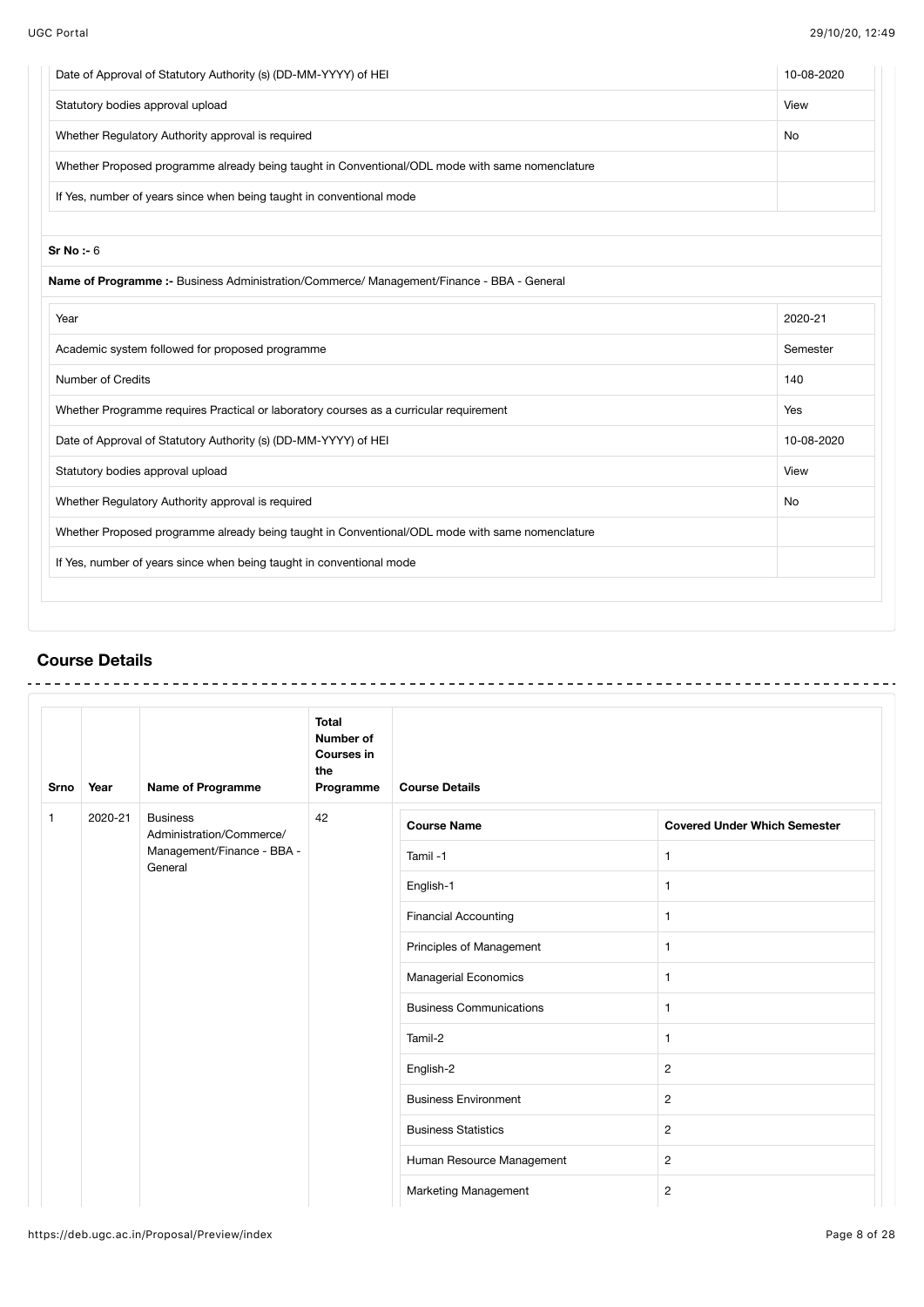|                |         |                                             |                                                                             | <b>Environmental Studies</b><br>Value Education |                |                                   | $\overline{c}$<br>$\overline{2}$    |  |                |
|----------------|---------|---------------------------------------------|-----------------------------------------------------------------------------|-------------------------------------------------|----------------|-----------------------------------|-------------------------------------|--|----------------|
|                |         |                                             |                                                                             | Personality Development                         |                |                                   | 3                                   |  |                |
|                |         |                                             |                                                                             | Event Management                                |                |                                   | $\ensuremath{\mathsf{3}}$           |  |                |
|                |         |                                             |                                                                             | Management Accounting                           |                |                                   | $\ensuremath{\mathsf{3}}$           |  |                |
|                |         |                                             |                                                                             | Organisational Behaviour                        |                |                                   | $\ensuremath{\mathsf{3}}$           |  |                |
|                |         |                                             |                                                                             | <b>Total Quality Management</b>                 |                |                                   | 3                                   |  |                |
|                |         |                                             |                                                                             | <b>Business Law</b>                             |                |                                   | 3                                   |  |                |
|                |         |                                             |                                                                             | <b>Business Law</b>                             |                |                                   | $\mathbf{3}$                        |  |                |
|                |         |                                             |                                                                             | Spl Tamil -1                                    |                |                                   | $\mathbf{3}$                        |  |                |
|                |         |                                             |                                                                             | Tally for Accounting                            |                |                                   | 4                                   |  |                |
|                |         |                                             |                                                                             | Softskill for Employability                     |                |                                   | $\overline{4}$                      |  |                |
|                |         |                                             |                                                                             | <b>Financial Management</b>                     |                |                                   | $\overline{4}$                      |  |                |
|                |         |                                             |                                                                             | International Business management               |                |                                   | 4                                   |  |                |
|                |         |                                             | <b>Production Management</b>                                                |                                                 |                | $\overline{4}$                    |                                     |  |                |
|                |         |                                             |                                                                             |                                                 |                | Inducstria Relations & Labour Law |                                     |  | $\overline{4}$ |
|                |         |                                             | Spl Tamil -2                                                                |                                                 |                | $\overline{4}$                    |                                     |  |                |
|                |         |                                             | Logistics and Supply Chain Management<br><b>Entrepreneurial Development</b> |                                                 | $\overline{5}$ |                                   |                                     |  |                |
|                |         |                                             |                                                                             |                                                 | 5              |                                   |                                     |  |                |
|                |         |                                             |                                                                             | <b>Business Taxiation</b>                       |                |                                   | $\sqrt{5}$                          |  |                |
|                |         |                                             |                                                                             | Organisational Development                      |                |                                   | $\sqrt{5}$                          |  |                |
|                |         |                                             |                                                                             | Company Law                                     |                |                                   | $\sqrt{5}$                          |  |                |
|                |         |                                             |                                                                             | Research Methodolgy                             |                |                                   | 5                                   |  |                |
|                |         |                                             |                                                                             | <b>Skill Based Electives-2</b>                  |                |                                   | $\sqrt{5}$                          |  |                |
|                |         |                                             |                                                                             | Skill Based Electives-3                         |                |                                   | 5                                   |  |                |
|                |         |                                             |                                                                             | <b>Financial Services</b>                       |                |                                   | 6                                   |  |                |
|                |         |                                             |                                                                             | Management Information System                   |                |                                   | 6                                   |  |                |
|                |         |                                             |                                                                             | Project management                              |                |                                   | 6                                   |  |                |
|                |         |                                             |                                                                             | Goods and Services                              |                |                                   | 6                                   |  |                |
|                |         |                                             |                                                                             | Project                                         |                |                                   | 6                                   |  |                |
|                |         |                                             |                                                                             |                                                 |                |                                   |                                     |  |                |
| $\overline{c}$ | 2020-21 | <b>Business</b><br>Administration/Commerce/ | $\mathbf{1}$                                                                | <b>Course Name</b>                              |                |                                   | <b>Covered Under Which Semester</b> |  |                |
|                |         | Management/Finance - MBA<br>- Marketing     |                                                                             | Personality Development                         |                | $\mathbf{1}$                      |                                     |  |                |
| 3              | 2020-21 | Arts/Humanities/Social                      | $\mathbf{1}$                                                                | <b>Course Name</b>                              |                |                                   | <b>Covered Under Which Semester</b> |  |                |
|                |         | Sciences - BA - English                     |                                                                             | Tamil-1                                         | $\mathbf{1}$   |                                   |                                     |  |                |
|                |         |                                             |                                                                             |                                                 |                |                                   |                                     |  |                |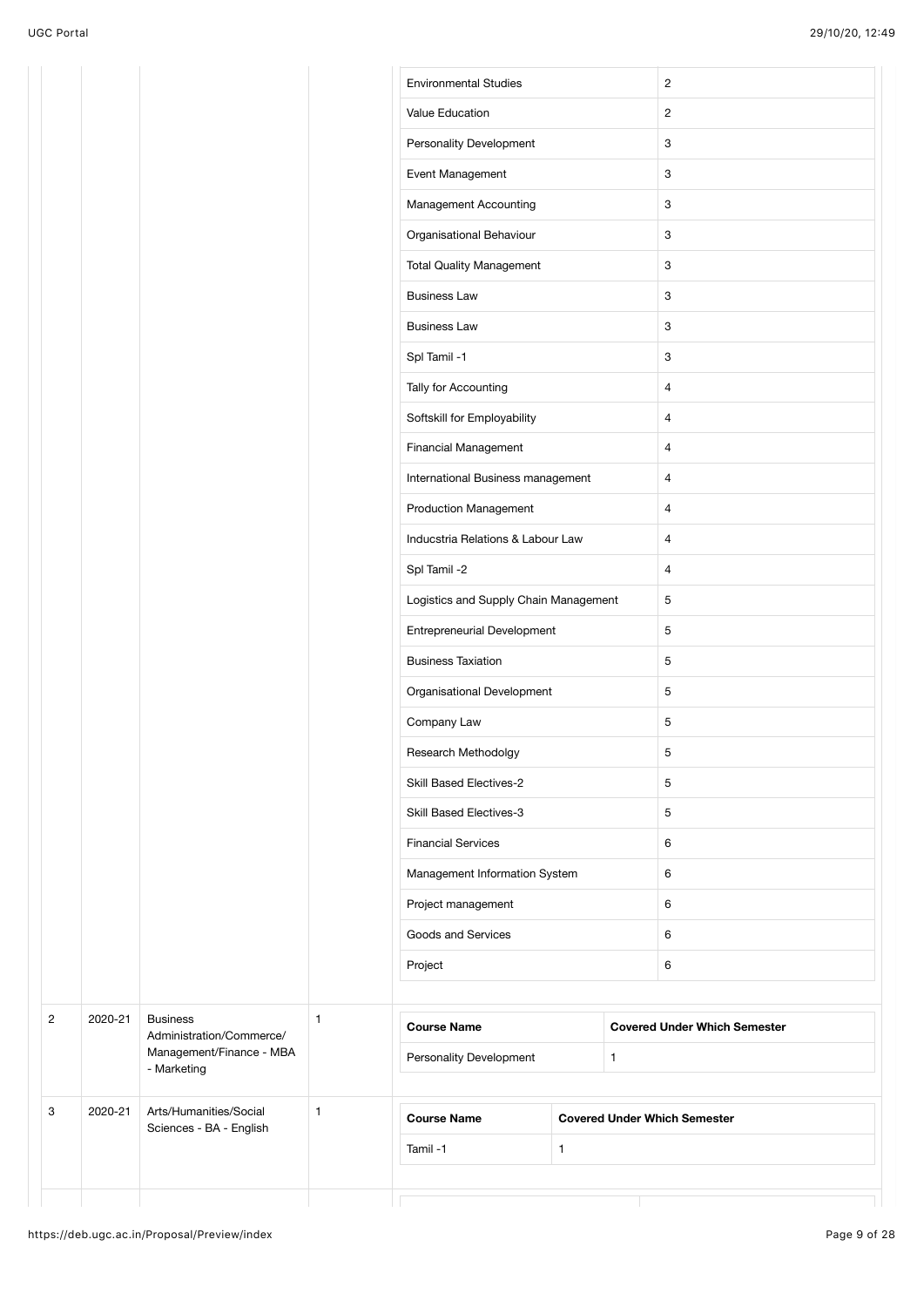| 4 | 2020-21 | <b>Business</b>                                  | 42 | <b>Course Name</b>               | <b>Covered Under Which Semester</b> |
|---|---------|--------------------------------------------------|----|----------------------------------|-------------------------------------|
|   |         | Administration/Commerce/<br>Management/Finance - |    | Tamil                            | $\mathbf{1}$                        |
|   |         | BCom - General                                   |    | English                          | $\mathbf{1}$                        |
|   |         |                                                  |    | Financial Accounting I           | $\mathbf{1}$                        |
|   |         |                                                  |    | Principles of Management         | $\mathbf{1}$                        |
|   |         |                                                  |    | <b>Business Economics</b>        | $\mathbf{1}$                        |
|   |         |                                                  |    | <b>Business Communications</b>   | $\mathbf{1}$                        |
|   |         |                                                  |    | Tamil                            | $\overline{c}$                      |
|   |         |                                                  |    | English                          | $\overline{c}$                      |
|   |         |                                                  |    | Financial Accounting - II        | $\overline{c}$                      |
|   |         |                                                  |    | Banking Theory Law and Practices | $\overline{c}$                      |
|   |         |                                                  |    | <b>Business Statistics</b>       | $\overline{c}$                      |
|   |         |                                                  |    | <b>Business Law</b>              | $\overline{c}$                      |
|   |         |                                                  |    | <b>Environmental Studies</b>     | $\overline{c}$                      |
|   |         |                                                  |    | Value Education                  | $\overline{c}$                      |
|   |         |                                                  |    | Personality Development          | $\ensuremath{\mathsf{3}}$           |
|   |         |                                                  |    | Event Management                 | $\ensuremath{\mathsf{3}}$           |
|   |         |                                                  |    | Corporate Accounting-I           | 3                                   |
|   |         |                                                  |    | Company Law                      | 3                                   |
|   |         |                                                  |    | <b>Business Mathematics</b>      | 3                                   |
|   |         |                                                  |    | Human Resource Management        | 3                                   |
|   |         |                                                  |    | Special Tamil                    | 3                                   |
|   |         |                                                  |    | Tally for Accounting             | $\overline{4}$                      |
|   |         |                                                  |    | Soft Skills for Employability    | 4                                   |
|   |         |                                                  |    | Corporate Accounting - II        | $\overline{4}$                      |
|   |         |                                                  |    | Financial Management             | $\overline{4}$                      |
|   |         |                                                  |    | <b>Practical Audiiting</b>       | $\overline{4}$                      |
|   |         |                                                  |    | <b>Commercial Practical</b>      | $\overline{4}$                      |
|   |         |                                                  |    | Special Tamil - II               | $\overline{4}$                      |
|   |         |                                                  |    | Spl Electives -1                 | $\overline{4}$                      |
|   |         |                                                  |    | Principles of Insurance          | $\mathbf 5$                         |
|   |         |                                                  |    | Cost Accounting - 1              | $\mathbf 5$                         |
|   |         |                                                  |    | Market Management                | $\,$ 5 $\,$                         |
|   |         |                                                  |    | Income Tax Law and Practices-1   | $\mathbf 5$                         |
|   |         |                                                  |    | Management Accounting-1          | 5                                   |
|   |         |                                                  |    | Major Electives-1                | 5                                   |
|   |         |                                                  |    | Sill based Electives-2           | 5                                   |
|   |         |                                                  |    |                                  |                                     |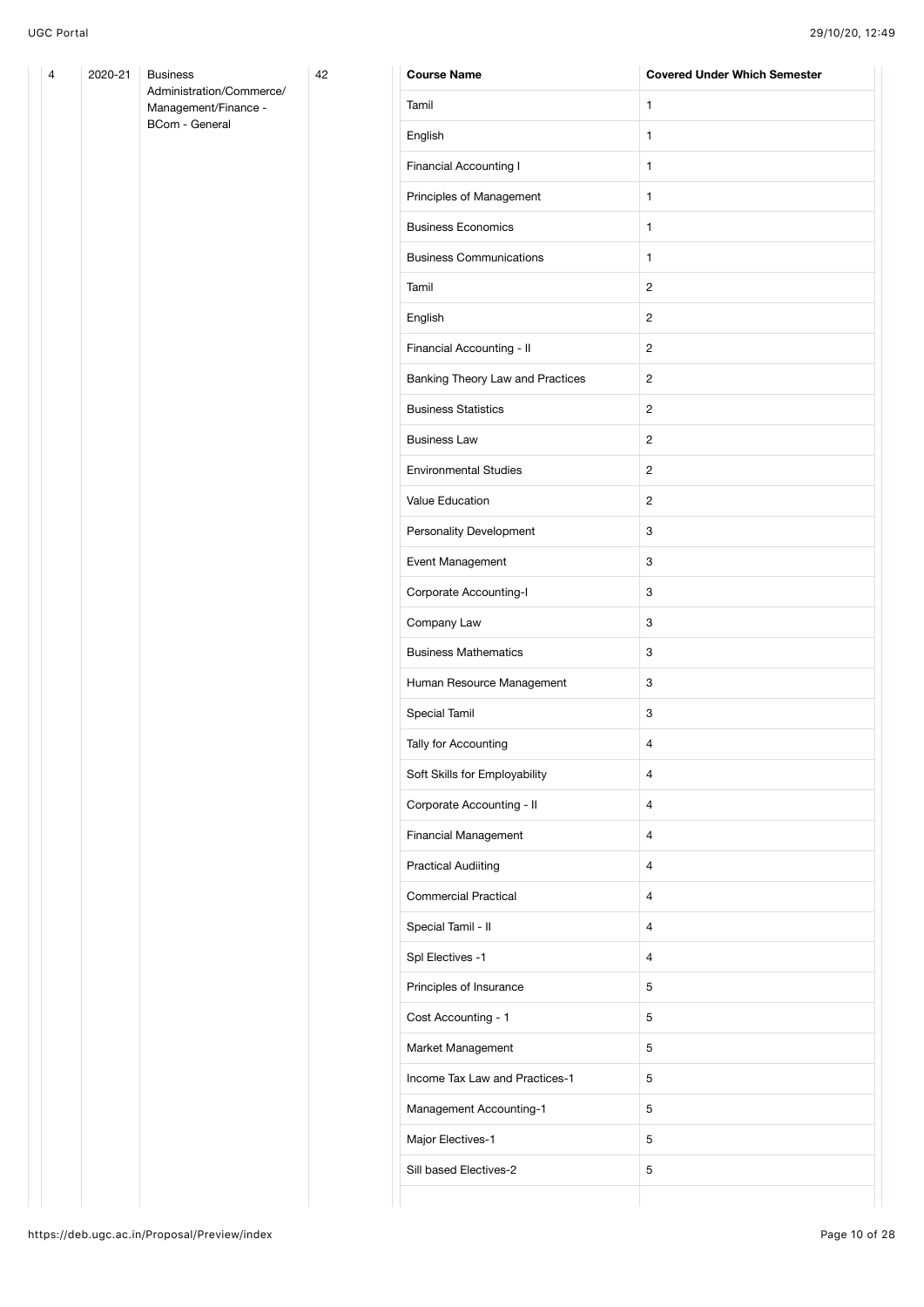|   |         |                                             |                                                         | <b>Skill Based Electives-3</b> |                                     | 5                               |                                     |  |   |
|---|---------|---------------------------------------------|---------------------------------------------------------|--------------------------------|-------------------------------------|---------------------------------|-------------------------------------|--|---|
|   |         |                                             |                                                         | Management Accounting - 2      |                                     | 6                               |                                     |  |   |
|   |         |                                             |                                                         | Cost Accounting-2              |                                     | 6                               |                                     |  |   |
|   |         |                                             |                                                         | Major Electivs-1               |                                     | 6                               |                                     |  |   |
|   |         |                                             | Income Tax and Practices-2                              |                                | 6                                   |                                 |                                     |  |   |
|   |         |                                             |                                                         | Project                        |                                     | 6                               |                                     |  |   |
|   |         |                                             |                                                         |                                |                                     |                                 |                                     |  |   |
| 5 | 2020-21 | <b>Business</b><br>Administration/Commerce/ | 24                                                      | <b>Course Name</b>             |                                     |                                 | <b>Covered Under Which Semester</b> |  |   |
|   |         | Management/Finance - M<br>Com - General     |                                                         | Knowledge Management           |                                     |                                 | $\mathbf{1}$                        |  |   |
|   |         |                                             | Corporate Laws                                          |                                |                                     | $\mathbf{1}$                    |                                     |  |   |
|   |         |                                             | <b>Advanced Corporate Accounting</b>                    |                                |                                     | $\mathbf{1}$                    |                                     |  |   |
|   |         |                                             |                                                         | Insurance Management           |                                     |                                 | $\mathbf{1}$                        |  |   |
|   |         |                                             |                                                         | Retails Management             |                                     |                                 | $\mathbf{1}$                        |  |   |
|   |         |                                             |                                                         | Managerial Economics           |                                     |                                 | $\mathbf{1}$                        |  |   |
|   |         |                                             |                                                         | Advanced Financial Management  |                                     | $\overline{c}$                  |                                     |  |   |
|   |         |                                             | Quantitative Techniques for Business Management         |                                |                                     | $\overline{c}$                  |                                     |  |   |
|   |         |                                             | Human Resource Management<br>Global Marketing           |                                |                                     | $\overline{c}$                  |                                     |  |   |
|   |         |                                             |                                                         |                                |                                     | $\overline{c}$                  |                                     |  |   |
|   |         |                                             |                                                         | Organisational Behaviour       |                                     |                                 | $\overline{2}$                      |  |   |
|   |         |                                             |                                                         | <b>Indirect Taxes</b>          |                                     |                                 | $\overline{c}$                      |  |   |
|   |         |                                             |                                                         |                                |                                     | <b>Total Quality Management</b> |                                     |  | 3 |
|   |         |                                             |                                                         | Income Tax Law and Practice    |                                     |                                 | $\ensuremath{\mathsf{3}}$           |  |   |
|   |         |                                             |                                                         | Research Methodology           |                                     |                                 | 3                                   |  |   |
|   |         |                                             |                                                         | Project Management             |                                     |                                 | $\ensuremath{\mathsf{3}}$           |  |   |
|   |         |                                             |                                                         | Marketing Management           |                                     |                                 | 3                                   |  |   |
|   |         |                                             |                                                         | <b>International Economics</b> |                                     |                                 | 3                                   |  |   |
|   |         |                                             | Investment Management                                   |                                |                                     | $\overline{4}$                  |                                     |  |   |
|   |         |                                             | Advanced Cost and Management Accounting                 |                                |                                     | $\overline{4}$                  |                                     |  |   |
|   |         |                                             | Strategic Management<br>Change Management<br>Term Paper |                                |                                     | $\overline{4}$                  |                                     |  |   |
|   |         |                                             |                                                         |                                |                                     |                                 | $\overline{4}$                      |  |   |
|   |         |                                             |                                                         |                                |                                     | $\overline{4}$                  |                                     |  |   |
|   |         |                                             |                                                         | Project                        |                                     |                                 | $\overline{4}$                      |  |   |
|   |         |                                             |                                                         |                                |                                     |                                 |                                     |  |   |
| 6 | 2020-21 | Sciences - BSc -<br>Mathematics             | $\overline{c}$                                          | <b>Course Name</b>             | <b>Covered Under Which Semester</b> |                                 |                                     |  |   |
|   |         |                                             |                                                         | Tamil-1                        | $\mathbf{1}$                        |                                 |                                     |  |   |
|   |         |                                             |                                                         | English-1                      | $\mathbf{1}$                        |                                 |                                     |  |   |
|   |         |                                             |                                                         |                                |                                     |                                 |                                     |  |   |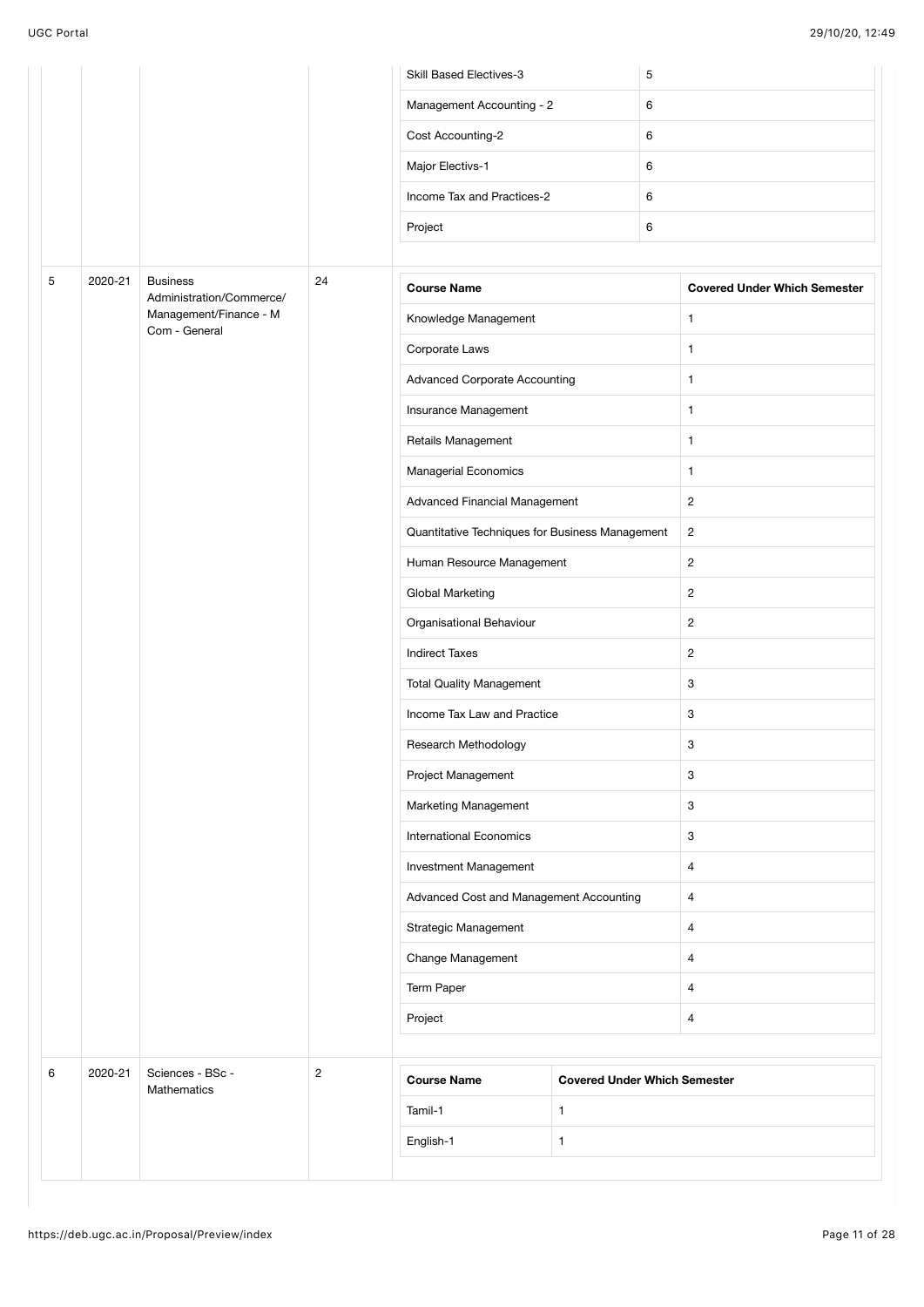# **Programme Compilance**

| <b>Sr No:-1</b>                                                                                                                               |                        |
|-----------------------------------------------------------------------------------------------------------------------------------------------|------------------------|
| <b>Name of Programme :-</b> Sciences - BSc - Mathematics                                                                                      |                        |
| Year                                                                                                                                          | 2020-21                |
| Whether Compliance to following provision for the proposed programme under Both mode is ensured same as for conventional programme            |                        |
| <b>Entry Level Qualifications</b>                                                                                                             | Yes                    |
| Curriculum                                                                                                                                    | Yes                    |
| Teaching-Learning Scheme                                                                                                                      | Yes                    |
| Pattern of Question Papers For End Semester Examination or Term End Examination                                                               | Yes                    |
| Pass or Fail Criteria                                                                                                                         | Yes                    |
| Whether proposed programme are being offered by the constituent colleges or Departments or Centre for Distance and Online Education           | Yes                    |
| Whether Choice Based Credit System (CBCS) is being followed for conventional mode                                                             | Yes                    |
| Whether Choice Based Credit System (CBCS) will be followed for Both(ODL & OL)                                                                 | Yes                    |
| Whether total Programme fee includes all components as per UGC Norms                                                                          | Yes                    |
| Proposed Annual Fee (in Rs)                                                                                                                   | 30000                  |
| Whether 75% attendance in Personal Contact Programme will be mandatory for the proposed programme under ODL mode. If Yes, specify in<br>hours | Yes $\parallel$<br>100 |
| Whether 75% attendance in all the activities of the Online programme prior to end semester examination or term-end examination                | Yes $\parallel$<br>350 |
| Whether any component of the Programme is offered as MOOCs                                                                                    | Yes                    |
| If yes, how much per cent. of the total course is being offered in a semester through the Online Learning courses/Massive open Online Courses | 30                     |
| <b>Science Programme</b>                                                                                                                      |                        |
| No. of Learners enrolled in programmes in conventional mode                                                                                   | ;                      |
| Proposed Intake in ODL Programmes                                                                                                             | ,                      |
| Sr No : 2                                                                                                                                     |                        |
| Name of Programme :- Business Administration/Commerce/ Management/Finance - M Com - General                                                   |                        |
| Year                                                                                                                                          | 2020-21                |
| Whether Compliance to following provision for the proposed programme under Both mode is ensured same as for conventional programme            |                        |
| <b>Entry Level Qualifications</b>                                                                                                             | Yes                    |
| Curriculum                                                                                                                                    | Yes                    |
| Teaching-Learning Scheme                                                                                                                      | Yes                    |
| Pattern of Question Papers For End Semester Examination or Term End Examination                                                               | Yes                    |
| Pass or Fail Criteria                                                                                                                         | Yes                    |
| Whether proposed programme are being offered by the constituent colleges or Departments or Centre for Distance and Online Education           | Yes                    |
| Whether Choice Based Credit System (CBCS) is being followed for conventional mode                                                             | Yes                    |
|                                                                                                                                               |                        |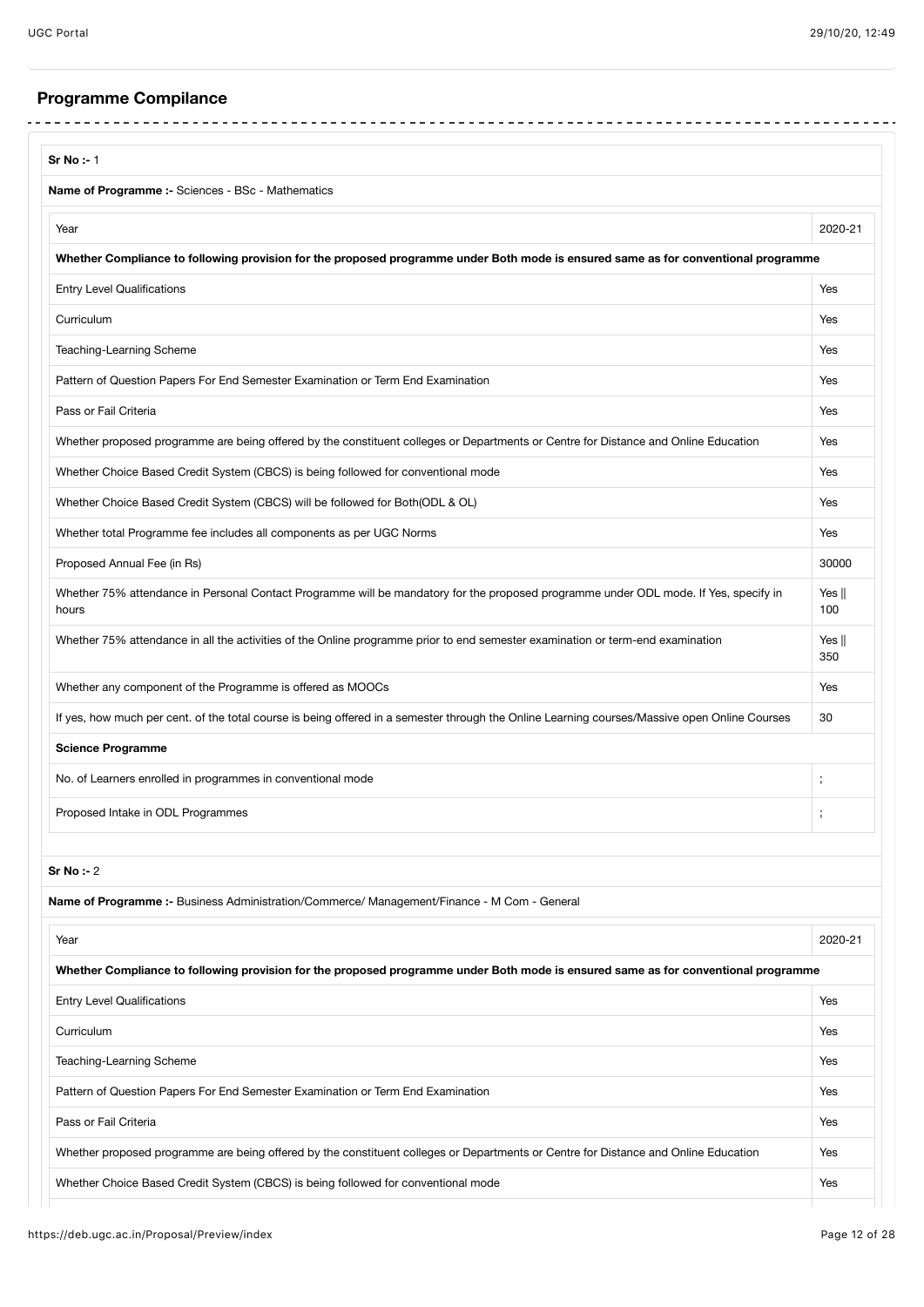| Whether Choice Based Credit System (CBCS) will be followed for Both(ODL & OL)                                                                 | Yes                    |
|-----------------------------------------------------------------------------------------------------------------------------------------------|------------------------|
| Whether total Programme fee includes all components as per UGC Norms                                                                          | Yes                    |
| Proposed Annual Fee (in Rs)                                                                                                                   | 30000                  |
| Whether 75% attendance in Personal Contact Programme will be mandatory for the proposed programme under ODL mode. If Yes, specify in<br>hours | Yes $\parallel$<br>100 |
| Whether 75% attendance in all the activities of the Online programme prior to end semester examination or term-end examination                | Yes $\parallel$<br>350 |
| Whether any component of the Programme is offered as MOOCs                                                                                    | Yes                    |
| If yes, how much per cent. of the total course is being offered in a semester through the Online Learning courses/Massive open Online Courses | 30                     |
|                                                                                                                                               |                        |
| Sr No : 3                                                                                                                                     |                        |
| Name of Programme :- Business Administration/Commerce/ Management/Finance - MBA - Marketing                                                   |                        |
| Year                                                                                                                                          | 2020-21                |
| Whether Compliance to following provision for the proposed programme under Both mode is ensured same as for conventional programme            |                        |
| <b>Entry Level Qualifications</b>                                                                                                             | Yes                    |
| Curriculum                                                                                                                                    | Yes                    |
| Teaching-Learning Scheme                                                                                                                      | Yes                    |
| Pattern of Question Papers For End Semester Examination or Term End Examination                                                               | Yes                    |
| Pass or Fail Criteria                                                                                                                         | Yes                    |
| Whether proposed programme are being offered by the constituent colleges or Departments or Centre for Distance and Online Education           | Yes                    |
| Whether Choice Based Credit System (CBCS) is being followed for conventional mode                                                             | Yes                    |
| Whether Choice Based Credit System (CBCS) will be followed for Both(ODL & OL)                                                                 | Yes                    |
| Whether total Programme fee includes all components as per UGC Norms                                                                          | Yes                    |
| Proposed Annual Fee (in Rs)                                                                                                                   | 30000                  |
| Whether 75% attendance in Personal Contact Programme will be mandatory for the proposed programme under ODL mode. If Yes, specify in<br>hours | Yes $\parallel$<br>100 |
| Whether 75% attendance in all the activities of the Online programme prior to end semester examination or term-end examination                | Yes $\parallel$<br>350 |
| Whether any component of the Programme is offered as MOOCs                                                                                    | Yes                    |
| If yes, how much per cent. of the total course is being offered in a semester through the Online Learning courses/Massive open Online Courses | 30                     |
| <b>Sr No:-4</b>                                                                                                                               |                        |
| Name of Programme :- Business Administration/Commerce/ Management/Finance - BBA - General                                                     |                        |
| Year                                                                                                                                          | 2020-21                |
| Whether Compliance to following provision for the proposed programme under Both mode is ensured same as for conventional programme            |                        |
| <b>Entry Level Qualifications</b>                                                                                                             | Yes                    |
| Curriculum                                                                                                                                    | Yes                    |
| Teaching-Learning Scheme                                                                                                                      | Yes                    |
| Pattern of Question Papers For End Semester Examination or Term End Examination                                                               | Yes                    |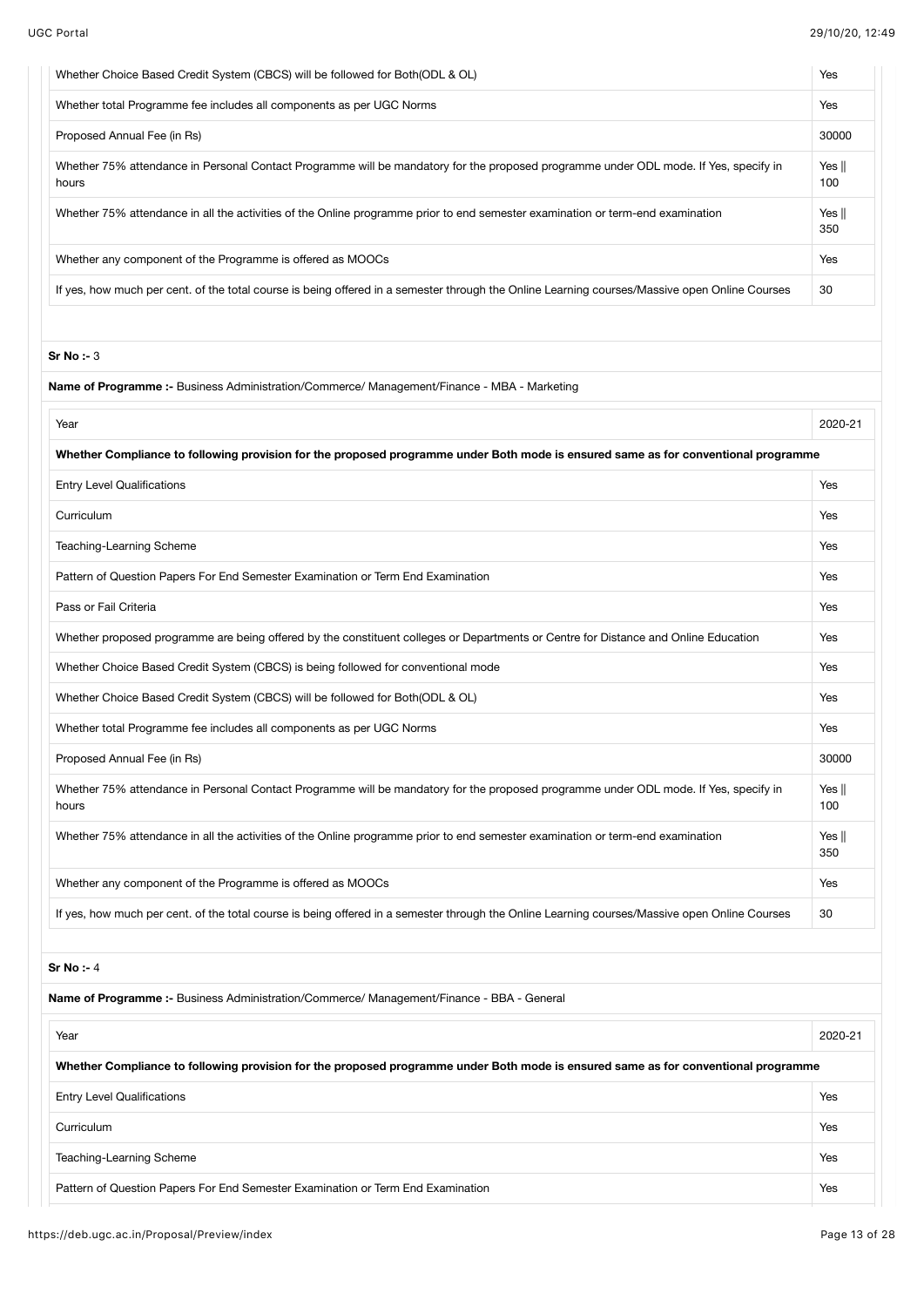| <b>UGC Portal</b>                                                                                                                             | 29/10/20, 12:49        |
|-----------------------------------------------------------------------------------------------------------------------------------------------|------------------------|
| Pass or Fail Criteria                                                                                                                         | Yes                    |
| Whether proposed programme are being offered by the constituent colleges or Departments or Centre for Distance and Online Education           | Yes                    |
| Whether Choice Based Credit System (CBCS) is being followed for conventional mode                                                             | Yes                    |
| Whether Choice Based Credit System (CBCS) will be followed for Both(ODL & OL)                                                                 | Yes                    |
| Whether total Programme fee includes all components as per UGC Norms                                                                          | Yes                    |
| Proposed Annual Fee (in Rs)                                                                                                                   | 30000                  |
| Whether 75% attendance in Personal Contact Programme will be mandatory for the proposed programme under ODL mode. If Yes, specify in<br>hours | Yes $\parallel$<br>100 |
| Whether 75% attendance in all the activities of the Online programme prior to end semester examination or term-end examination                | Yes $\parallel$<br>350 |
| Whether any component of the Programme is offered as MOOCs                                                                                    | Yes                    |
| If yes, how much per cent. of the total course is being offered in a semester through the Online Learning courses/Massive open Online Courses | 30                     |
| Sr No: $-5$                                                                                                                                   |                        |
| Name of Programme :- Arts/Humanities/Social Sciences - BA - English                                                                           |                        |
| Year                                                                                                                                          | 2020-21                |
| Whether Compliance to following provision for the proposed programme under Both mode is ensured same as for conventional programme            |                        |
| <b>Entry Level Qualifications</b>                                                                                                             | Yes                    |
| Curriculum                                                                                                                                    | Yes                    |
| Teaching-Learning Scheme                                                                                                                      | Yes                    |
| Pattern of Question Papers For End Semester Examination or Term End Examination                                                               | Yes                    |
| Pass or Fail Criteria                                                                                                                         | Yes                    |
| Whether proposed programme are being offered by the constituent colleges or Departments or Centre for Distance and Online Education           | Yes                    |
| Whether Choice Based Credit System (CBCS) is being followed for conventional mode                                                             | Yes                    |
| Whether Choice Based Credit System (CBCS) will be followed for Both(ODL & OL)                                                                 | Yes                    |
| Whether total Programme fee includes all components as per UGC Norms                                                                          | Yes                    |
| Proposed Annual Fee (in Rs)                                                                                                                   | 30000                  |
| Whether 75% attendance in Personal Contact Programme will be mandatory for the proposed programme under ODL mode. If Yes, specify in<br>hours | Yes $\parallel$<br>100 |
| Whether 75% attendance in all the activities of the Online programme prior to end semester examination or term-end examination                | Yes $\parallel$<br>350 |
| Whether any component of the Programme is offered as MOOCs                                                                                    | Yes                    |
| If yes, how much per cent. of the total course is being offered in a semester through the Online Learning courses/Massive open Online Courses | 30                     |
|                                                                                                                                               |                        |
| Sr No: $-6$                                                                                                                                   |                        |
| Name of Programme :- Business Administration/Commerce/ Management/Finance - BCom - General                                                    |                        |

Entry Level Qualifications Yes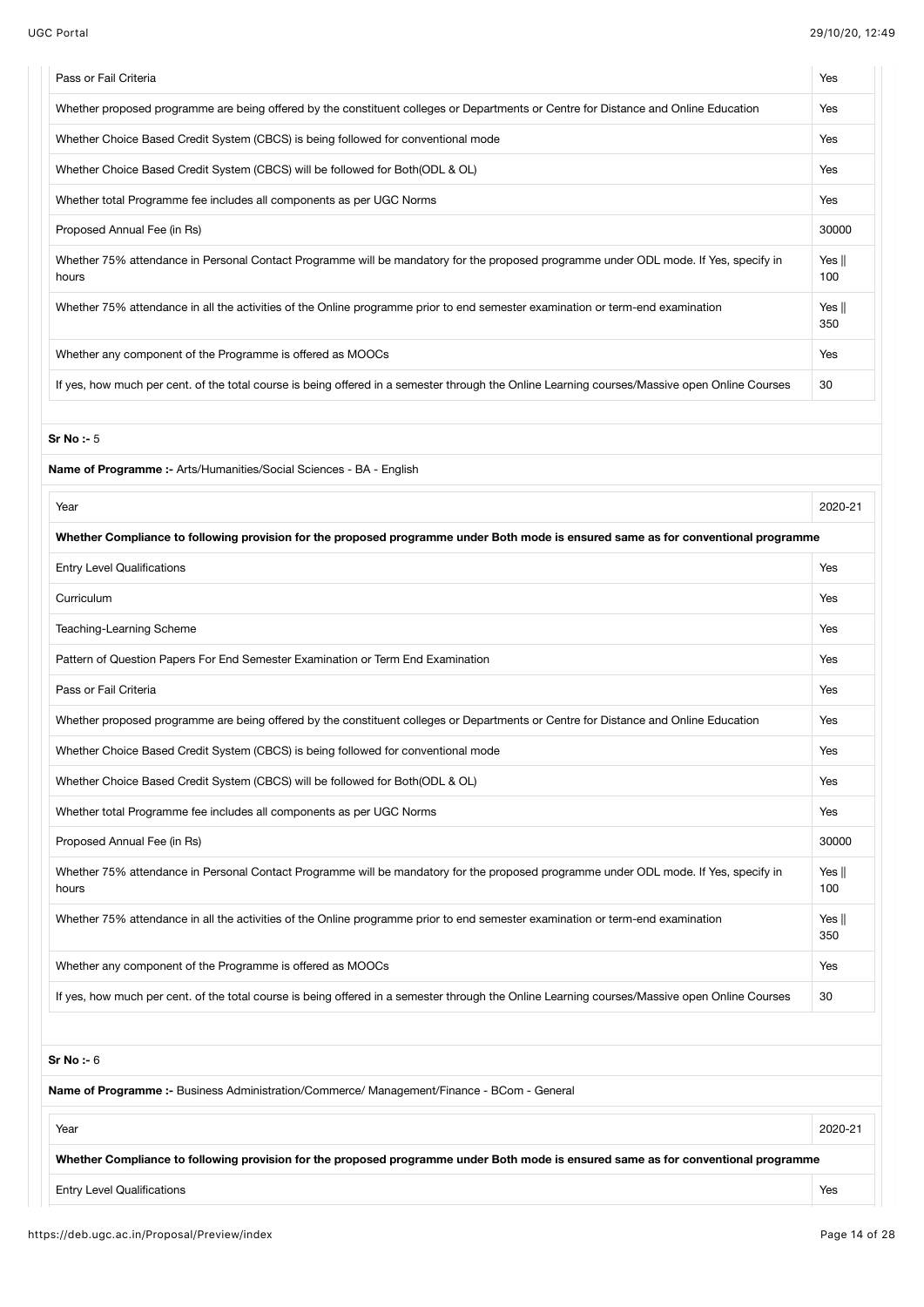| Curriculum                                                                                                                                    | Yes                    |
|-----------------------------------------------------------------------------------------------------------------------------------------------|------------------------|
| Teaching-Learning Scheme                                                                                                                      | Yes                    |
| Pattern of Question Papers For End Semester Examination or Term End Examination                                                               | Yes                    |
| Pass or Fail Criteria                                                                                                                         | Yes                    |
| Whether proposed programme are being offered by the constituent colleges or Departments or Centre for Distance and Online Education           | Yes                    |
| Whether Choice Based Credit System (CBCS) is being followed for conventional mode                                                             | Yes                    |
| Whether Choice Based Credit System (CBCS) will be followed for Both (ODL & OL)                                                                | Yes                    |
| Whether total Programme fee includes all components as per UGC Norms                                                                          | Yes                    |
| Proposed Annual Fee (in Rs)                                                                                                                   | 30000                  |
| Whether 75% attendance in Personal Contact Programme will be mandatory for the proposed programme under ODL mode. If Yes, specify in<br>hours | Yes $\parallel$<br>100 |
| Whether 75% attendance in all the activities of the Online programme prior to end semester examination or term-end examination                | Yes   <br>350          |
| Whether any component of the Programme is offered as MOOCs                                                                                    | Yes                    |
| If yes, how much per cent, of the total course is being offered in a semester through the Online Learning courses/Massive open Online Courses | 30                     |

# **Mode of Evaluation**

| Sr No :- 1                                                                                                                                   |                                 |
|----------------------------------------------------------------------------------------------------------------------------------------------|---------------------------------|
| Name of Programme :- Arts/Humanities/Social Sciences - BA - English                                                                          |                                 |
| Year                                                                                                                                         | 2020-21                         |
| Whether Weightages to continuous assessment and end semester examinations or term end examinations as per clause<br>mentioned in Regulations | Yes                             |
| <b>Examination Scheme</b>                                                                                                                    | Continuous and End-<br>Semester |
| Percentage of Continuous Assessment(%)                                                                                                       | 40                              |
| Percentage of End-Semester(%)                                                                                                                | 60                              |
| Pass or Fail Criteria                                                                                                                        | 50                              |
| Pass/Fail Criteria (% Pass Marks)                                                                                                            | 50                              |
| <b>Mode of Examination</b>                                                                                                                   |                                 |
| Whether examination through Online(For ODL Programs)                                                                                         | Yes                             |
| Examination Scheme Followed by HEI(For ODL Programs)                                                                                         | Online                          |
| Whether Online Examination is within Territorial Jurisdiction(For ODL Programs)                                                              | Yes                             |
| Examination Scheme Followed by HEI(For OL Programs)                                                                                          | Online                          |
| Sr No : 2                                                                                                                                    |                                 |
| Name of Programme :- Sciences - BSc - Mathematics                                                                                            |                                 |
| Year                                                                                                                                         | 2020-21                         |

https://deb.ugc.ac.in/Proposal/Preview/index extends the page 15 of 28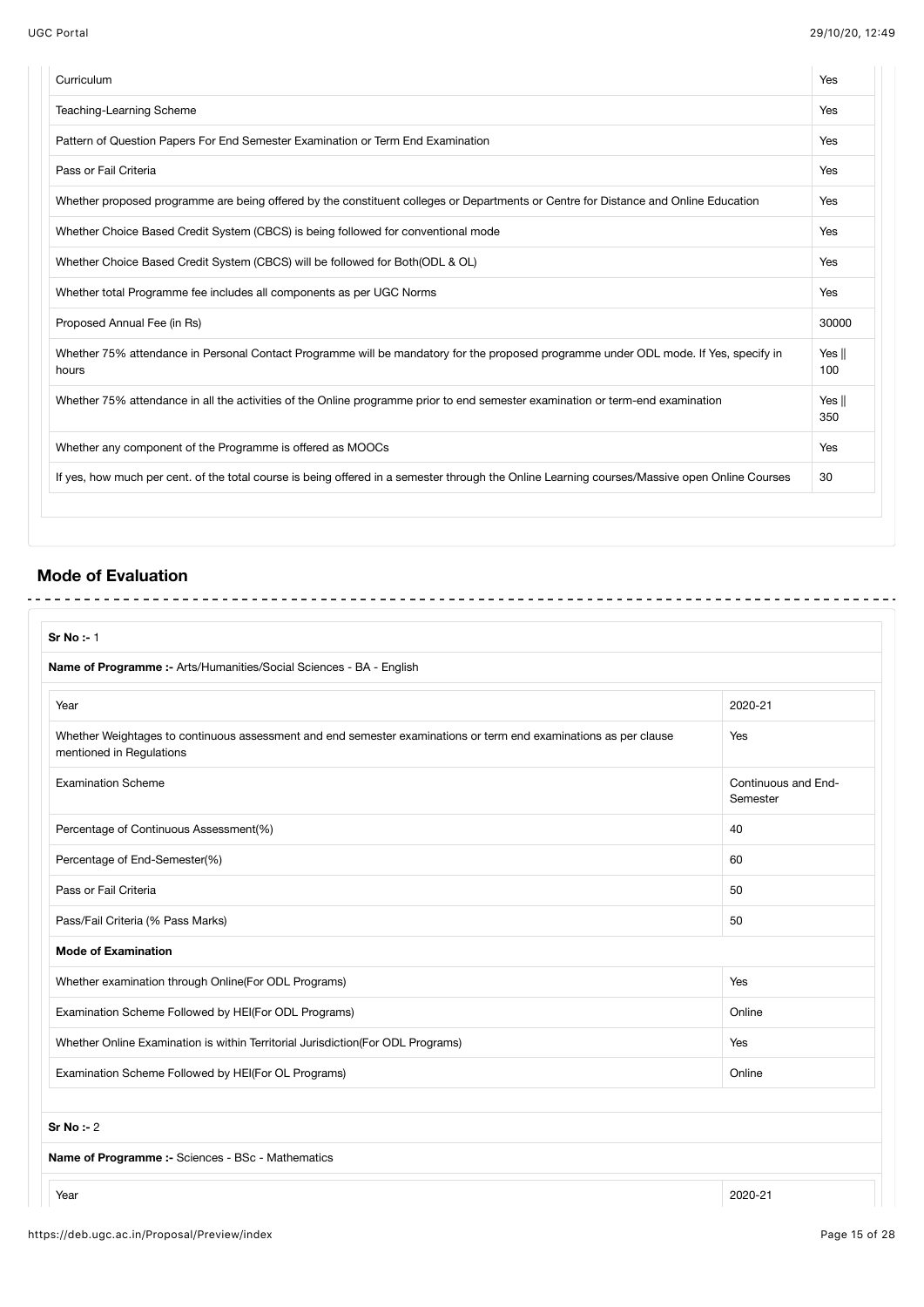| Whether Weightages to continuous assessment and end semester examinations or term end examinations as per clause<br>mentioned in Regulations | Yes                             |
|----------------------------------------------------------------------------------------------------------------------------------------------|---------------------------------|
| <b>Examination Scheme</b>                                                                                                                    | Continuous and End-<br>Semester |
| Percentage of Continuous Assessment(%)                                                                                                       | 40                              |
| Percentage of End-Semester(%)                                                                                                                | 60                              |
| Pass or Fail Criteria                                                                                                                        | 50                              |
| Pass/Fail Criteria (% Pass Marks)                                                                                                            | 50                              |
| <b>Mode of Examination</b>                                                                                                                   |                                 |
| Whether examination through Online(For ODL Programs)                                                                                         | Yes                             |
| Examination Scheme Followed by HEI(For ODL Programs)                                                                                         | Online                          |
| Whether Online Examination is within Territorial Jurisdiction(For ODL Programs)                                                              | Yes                             |
| Examination Scheme Followed by HEI(For OL Programs)                                                                                          | Online                          |
|                                                                                                                                              |                                 |
| Sr No : 3                                                                                                                                    |                                 |
| Name of Programme :- Business Administration/Commerce/ Management/Finance - M Com - General                                                  |                                 |
| Year                                                                                                                                         | 2020-21                         |
| Whether Weightages to continuous assessment and end semester examinations or term end examinations as per clause<br>mentioned in Regulations | Yes                             |
| <b>Examination Scheme</b>                                                                                                                    | Continuous and End-<br>Semester |
| Percentage of Continuous Assessment(%)                                                                                                       | 40                              |
| Percentage of End-Semester(%)                                                                                                                | 60                              |
| Pass or Fail Criteria                                                                                                                        | 50                              |
| Pass/Fail Criteria (% Pass Marks)                                                                                                            | 50                              |
| <b>Mode of Examination</b>                                                                                                                   |                                 |
| Whether examination through Online(For ODL Programs)                                                                                         | Yes                             |
| Examination Scheme Followed by HEI(For ODL Programs)                                                                                         | Online                          |
| Whether Online Examination is within Territorial Jurisdiction(For ODL Programs)                                                              | Yes                             |
| Examination Scheme Followed by HEI(For OL Programs)                                                                                          | Online                          |
|                                                                                                                                              |                                 |
| Sr $No:4$                                                                                                                                    |                                 |
| Name of Programme :- Business Administration/Commerce/ Management/Finance - MBA - Marketing                                                  |                                 |
| Year                                                                                                                                         | 2020-21                         |
| Whether Weightages to continuous assessment and end semester examinations or term end examinations as per clause<br>mentioned in Regulations | Yes                             |
| <b>Examination Scheme</b>                                                                                                                    | Continuous and End-<br>Semester |
| Percentage of Continuous Assessment(%)                                                                                                       | 40                              |
|                                                                                                                                              |                                 |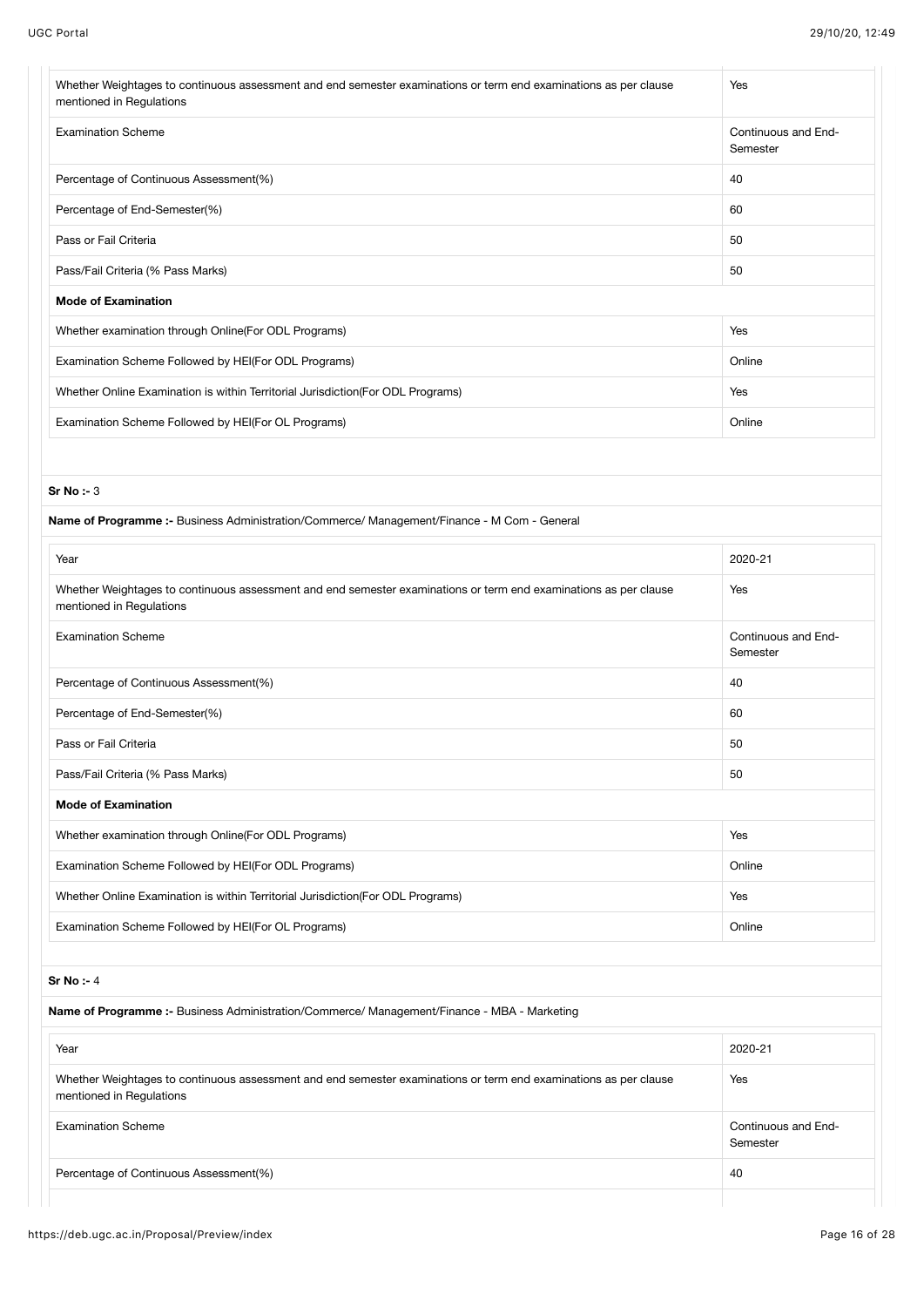| Percentage of End-Semester(%)                                                                                                                | 60                              |
|----------------------------------------------------------------------------------------------------------------------------------------------|---------------------------------|
| Pass or Fail Criteria                                                                                                                        | 50                              |
| Pass/Fail Criteria (% Pass Marks)                                                                                                            | 50                              |
| <b>Mode of Examination</b>                                                                                                                   |                                 |
| Whether examination through Online(For ODL Programs)                                                                                         | Yes                             |
| Examination Scheme Followed by HEI(For ODL Programs)                                                                                         | Online                          |
| Whether Online Examination is within Territorial Jurisdiction(For ODL Programs)                                                              | Yes                             |
| Examination Scheme Followed by HEI(For OL Programs)                                                                                          | Online                          |
| Sr No: $-5$                                                                                                                                  |                                 |
| Name of Programme :- Business Administration/Commerce/ Management/Finance - BBA - General                                                    |                                 |
| Year                                                                                                                                         | 2020-21                         |
| Whether Weightages to continuous assessment and end semester examinations or term end examinations as per clause<br>mentioned in Regulations | Yes                             |
| <b>Examination Scheme</b>                                                                                                                    | Continuous and End-<br>Semester |
| Percentage of Continuous Assessment(%)                                                                                                       | 40                              |
| Percentage of End-Semester(%)                                                                                                                | 60                              |
| Pass or Fail Criteria                                                                                                                        | 50                              |
| Pass/Fail Criteria (% Pass Marks)                                                                                                            | 50                              |
| <b>Mode of Examination</b>                                                                                                                   |                                 |
| Whether examination through Online(For ODL Programs)                                                                                         | Yes                             |
| Examination Scheme Followed by HEI(For ODL Programs)                                                                                         | Online                          |
| Whether Online Examination is within Territorial Jurisdiction(For ODL Programs)                                                              | Yes                             |
| Examination Scheme Followed by HEI(For OL Programs)                                                                                          | Online                          |
|                                                                                                                                              |                                 |
| Sr No : 6<br>Name of Programme :- Business Administration/Commerce/ Management/Finance - BCom - General                                      |                                 |
|                                                                                                                                              |                                 |
| Year                                                                                                                                         | 2020-21                         |
| Whether Weightages to continuous assessment and end semester examinations or term end examinations as per clause<br>mentioned in Regulations | Yes                             |
| <b>Examination Scheme</b>                                                                                                                    | Continuous and End-<br>Semester |
| Percentage of Continuous Assessment(%)                                                                                                       | 40                              |
| Percentage of End-Semester(%)                                                                                                                | 60                              |
| Pass or Fail Criteria                                                                                                                        | 50                              |
| Pass/Fail Criteria (% Pass Marks)                                                                                                            | 50                              |
| <b>Mode of Examination</b>                                                                                                                   |                                 |
|                                                                                                                                              |                                 |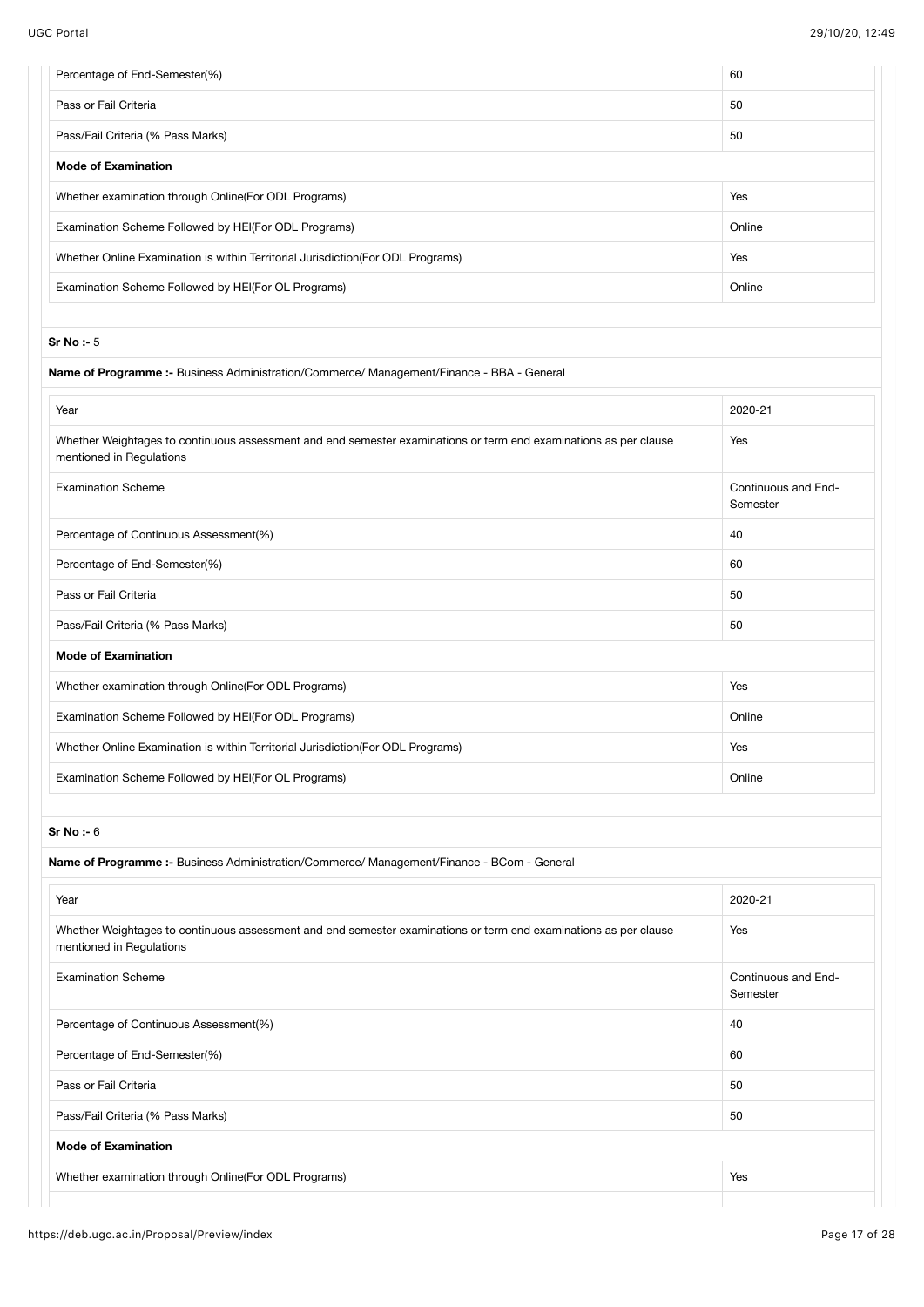$\frac{1}{2}$ 

| Examination Scheme Followed by HEI(For ODL Programs)                             | Online |
|----------------------------------------------------------------------------------|--------|
| Whether Online Examination is within Territorial Jurisdiction (For ODL Programs) | Yes    |
| Examination Scheme Followed by HEI(For OL Programs)                              | Online |
|                                                                                  |        |

# **PPR (Programme Project Report)**

| Srno | Name of Progrm                              | <b>Other Details</b>                                                                                                                                                                     |                                                                          |  |  |
|------|---------------------------------------------|------------------------------------------------------------------------------------------------------------------------------------------------------------------------------------------|--------------------------------------------------------------------------|--|--|
|      | <b>Business</b><br>Administration/Commerce/ | Year                                                                                                                                                                                     |                                                                          |  |  |
|      | Management/Finance - BBA -<br>General       | Date of Approval of PPR                                                                                                                                                                  | 10-08-2020                                                               |  |  |
|      |                                             | Upload of PPR                                                                                                                                                                            | View                                                                     |  |  |
|      |                                             | Upload Approval of PPR                                                                                                                                                                   | View                                                                     |  |  |
|      |                                             | Expected outcome                                                                                                                                                                         | <b>Expected Outcome</b><br>enclosed in Detailed<br>Project report        |  |  |
|      |                                             | Whether Programme Project Report (PPR) prepared for the Programme and approved<br>as per Regulation 13 and Annexure V of UGC (ODL Programmes and Online<br>Programmes) Regulations, 2020 | Yes                                                                      |  |  |
|      |                                             | Whether HEI compliance to following provision for the Programme Project Report (PPR) as per Annexure<br>V of UGC (ODL Programmes and Online Programmes) Regulations, 2020:               |                                                                          |  |  |
|      |                                             | Programme's mission & objectives                                                                                                                                                         | Yes                                                                      |  |  |
|      |                                             | Relevance of the program with HEI's Mission and Goals                                                                                                                                    | Yes                                                                      |  |  |
|      |                                             | Nature of prospective target group of learners                                                                                                                                           | Yes                                                                      |  |  |
|      |                                             | <b>Instructional Design</b>                                                                                                                                                              | Yes                                                                      |  |  |
|      |                                             | Procedure for admissions, curriculum transaction and evaluation                                                                                                                          |                                                                          |  |  |
|      |                                             | Requirement of the laboratory support and Library Resources                                                                                                                              | Yes                                                                      |  |  |
|      |                                             | Cost estimate of the programme and the provisions                                                                                                                                        | Yes                                                                      |  |  |
|      |                                             | Quality assurance mechanism and expected programme outcomes                                                                                                                              | Yes                                                                      |  |  |
|      |                                             | Appropriateness of programme to be conducted in Open and Distance Learning mode<br>to acquire specific skills and competence                                                             | Yes                                                                      |  |  |
|      | <b>Business</b><br>Administration/Commerce/ | Year                                                                                                                                                                                     | 2020-21                                                                  |  |  |
|      | Management/Finance - MBA -<br>Marketing     | Date of Approval of PPR                                                                                                                                                                  | 10-08-2020                                                               |  |  |
|      |                                             | Upload of PPR                                                                                                                                                                            | View                                                                     |  |  |
|      |                                             | Upload Approval of PPR                                                                                                                                                                   | View                                                                     |  |  |
|      |                                             | Expected outcome                                                                                                                                                                         | <b>Expected Outcome</b><br><b>Enclosed in Detailed</b><br>Project Report |  |  |
|      |                                             | Whether Programme Project Report (PPR) prepared for the Programme and approved<br>as per Regulation 13 and Annexure V of UGC (ODL Programmes and Online<br>Programmes) Regulations, 2020 | Yes                                                                      |  |  |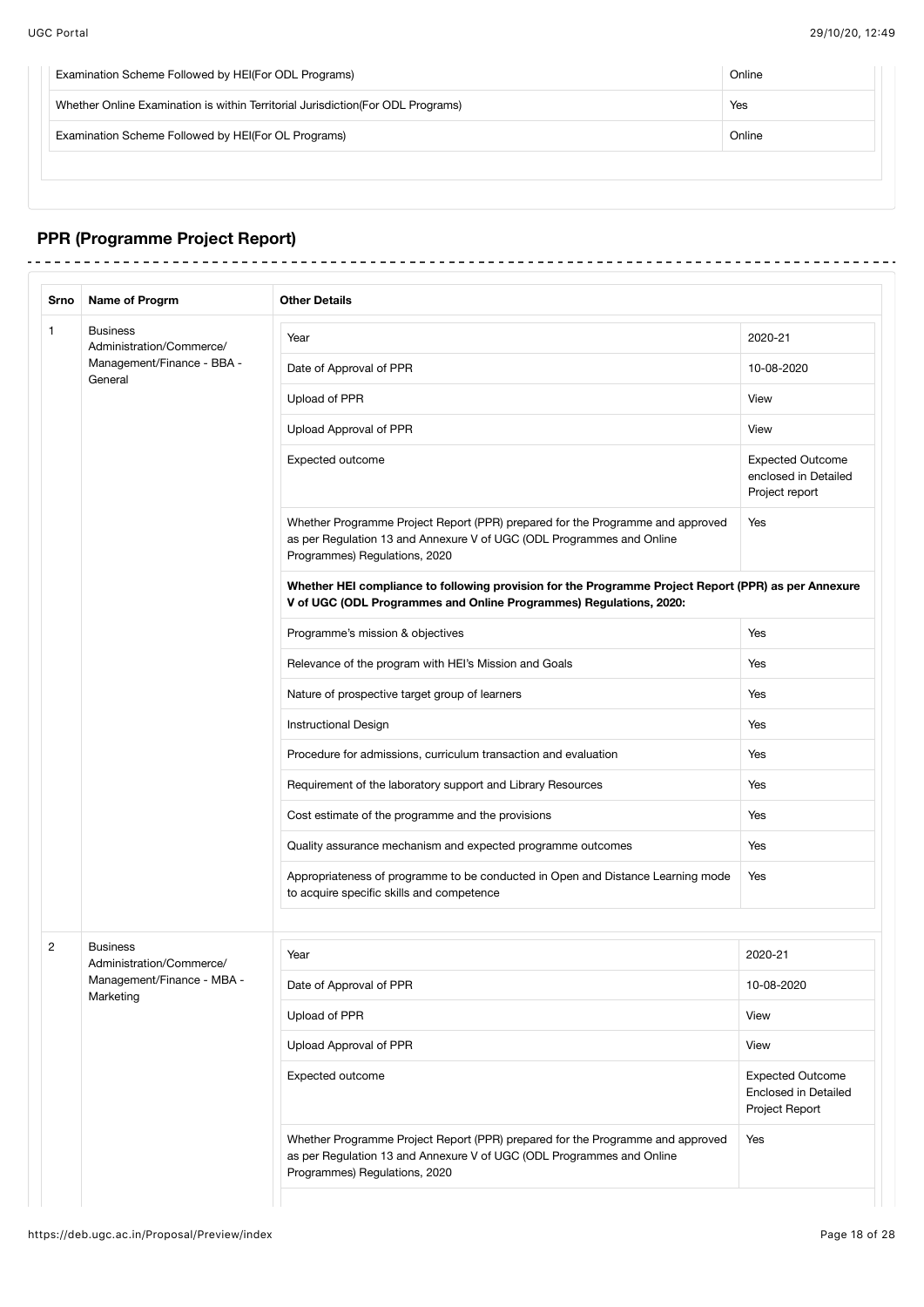|   |                                                   | Whether HEI compliance to following provision for the Programme Project Report (PPR) as per Annexure<br>V of UGC (ODL Programmes and Online Programmes) Regulations, 2020:               |                                                                   |
|---|---------------------------------------------------|------------------------------------------------------------------------------------------------------------------------------------------------------------------------------------------|-------------------------------------------------------------------|
|   |                                                   | Programme's mission & objectives                                                                                                                                                         | Yes                                                               |
|   |                                                   | Relevance of the program with HEI's Mission and Goals                                                                                                                                    | Yes                                                               |
|   |                                                   | Nature of prospective target group of learners                                                                                                                                           | Yes                                                               |
|   |                                                   | <b>Instructional Design</b>                                                                                                                                                              | Yes                                                               |
|   |                                                   | Procedure for admissions, curriculum transaction and evaluation                                                                                                                          | Yes                                                               |
|   |                                                   | Requirement of the laboratory support and Library Resources                                                                                                                              | Yes                                                               |
|   |                                                   | Cost estimate of the programme and the provisions                                                                                                                                        | Yes                                                               |
|   |                                                   | Quality assurance mechanism and expected programme outcomes                                                                                                                              | Yes                                                               |
|   |                                                   | Appropriateness of programme to be conducted in Open and Distance Learning mode<br>to acquire specific skills and competence                                                             | Yes                                                               |
|   |                                                   |                                                                                                                                                                                          |                                                                   |
| 3 | Arts/Humanities/Social Sciences -<br>BA - English | Year                                                                                                                                                                                     | 2020-21                                                           |
|   |                                                   | Date of Approval of PPR                                                                                                                                                                  | 10-08-2020                                                        |
|   |                                                   | Upload of PPR                                                                                                                                                                            | View                                                              |
|   |                                                   | Upload Approval of PPR                                                                                                                                                                   | View                                                              |
|   |                                                   | Expected outcome                                                                                                                                                                         | <b>Expected Outcome</b><br>enclosed in Detailed<br>Project Report |
|   |                                                   | Whether Programme Project Report (PPR) prepared for the Programme and approved<br>as per Regulation 13 and Annexure V of UGC (ODL Programmes and Online<br>Programmes) Regulations, 2020 | Yes                                                               |
|   |                                                   | Whether HEI compliance to following provision for the Programme Project Report (PPR) as per Annexure<br>V of UGC (ODL Programmes and Online Programmes) Regulations, 2020:               |                                                                   |
|   |                                                   | Programme's mission & objectives                                                                                                                                                         | Yes                                                               |
|   |                                                   | Relevance of the program with HEI's Mission and Goals                                                                                                                                    | Yes                                                               |
|   |                                                   | Nature of prospective target group of learners                                                                                                                                           | Yes                                                               |
|   |                                                   | Instructional Design                                                                                                                                                                     | Yes                                                               |
|   |                                                   | Procedure for admissions, curriculum transaction and evaluation                                                                                                                          | Yes                                                               |
|   |                                                   | Requirement of the laboratory support and Library Resources                                                                                                                              | Yes                                                               |
|   |                                                   | Cost estimate of the programme and the provisions                                                                                                                                        | Yes                                                               |
|   |                                                   | Quality assurance mechanism and expected programme outcomes                                                                                                                              | Yes                                                               |
|   |                                                   | Appropriateness of programme to be conducted in Open and Distance Learning mode<br>to acquire specific skills and competence                                                             | Yes                                                               |
|   |                                                   |                                                                                                                                                                                          |                                                                   |
| 4 | <b>Business</b><br>Administration/Commerce/       | Year                                                                                                                                                                                     | 2020-21                                                           |
|   | Management/Finance - BCom -<br>General            | Date of Approval of PPR                                                                                                                                                                  | 10-08-2020                                                        |
|   |                                                   | Upload of PPR                                                                                                                                                                            | View                                                              |
|   |                                                   | Upload Approval of PPR                                                                                                                                                                   | View                                                              |
|   |                                                   | Expected outcome                                                                                                                                                                         | expected Outcome                                                  |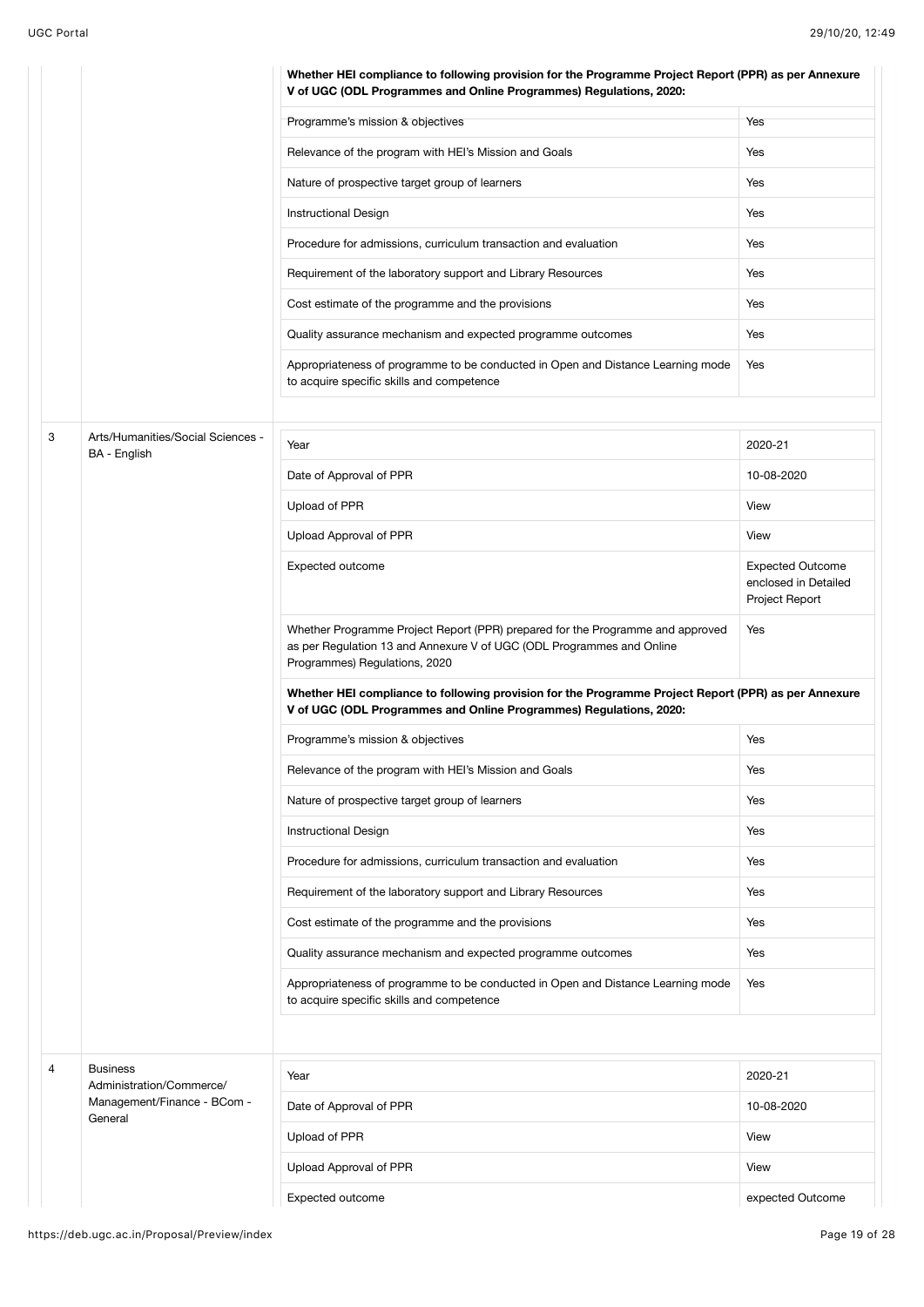|   |                                             |                                                                                                                                                                                          | <b>Enclosed in Detailed</b><br>Project Report                     |  |  |  |  |
|---|---------------------------------------------|------------------------------------------------------------------------------------------------------------------------------------------------------------------------------------------|-------------------------------------------------------------------|--|--|--|--|
|   |                                             | Whether Programme Project Report (PPR) prepared for the Programme and approved<br>as per Regulation 13 and Annexure V of UGC (ODL Programmes and Online<br>Programmes) Regulations, 2020 | Yes                                                               |  |  |  |  |
|   |                                             | Whether HEI compliance to following provision for the Programme Project Report (PPR) as per Annexure<br>V of UGC (ODL Programmes and Online Programmes) Regulations, 2020:               |                                                                   |  |  |  |  |
|   |                                             | Programme's mission & objectives                                                                                                                                                         | Yes                                                               |  |  |  |  |
|   |                                             | Relevance of the program with HEI's Mission and Goals                                                                                                                                    | Yes                                                               |  |  |  |  |
|   |                                             | Nature of prospective target group of learners                                                                                                                                           | Yes                                                               |  |  |  |  |
|   |                                             | Yes<br>Instructional Design                                                                                                                                                              |                                                                   |  |  |  |  |
|   |                                             | Procedure for admissions, curriculum transaction and evaluation                                                                                                                          | Yes                                                               |  |  |  |  |
|   |                                             | Requirement of the laboratory support and Library Resources                                                                                                                              | Yes                                                               |  |  |  |  |
|   |                                             | Cost estimate of the programme and the provisions                                                                                                                                        | Yes                                                               |  |  |  |  |
|   |                                             | Quality assurance mechanism and expected programme outcomes                                                                                                                              | Yes                                                               |  |  |  |  |
|   |                                             | Appropriateness of programme to be conducted in Open and Distance Learning mode<br>to acquire specific skills and competence                                                             | Yes                                                               |  |  |  |  |
|   |                                             |                                                                                                                                                                                          |                                                                   |  |  |  |  |
| 5 | <b>Business</b><br>Administration/Commerce/ | Year                                                                                                                                                                                     | 2020-21                                                           |  |  |  |  |
|   | Management/Finance - M Com -<br>General     | Date of Approval of PPR                                                                                                                                                                  | 10-08-2020                                                        |  |  |  |  |
|   |                                             | Upload of PPR                                                                                                                                                                            | View                                                              |  |  |  |  |
|   |                                             | Upload Approval of PPR                                                                                                                                                                   | View                                                              |  |  |  |  |
|   |                                             | Expected outcome                                                                                                                                                                         | <b>Expected Outcome</b><br>enclosed in Detailed<br>Project Report |  |  |  |  |
|   |                                             | Whether Programme Project Report (PPR) prepared for the Programme and approved<br>as per Regulation 13 and Annexure V of UGC (ODL Programmes and Online<br>Programmes) Regulations, 2020 | Yes                                                               |  |  |  |  |
|   |                                             | Whether HEI compliance to following provision for the Programme Project Report (PPR) as per Annexure<br>V of UGC (ODL Programmes and Online Programmes) Regulations, 2020:               |                                                                   |  |  |  |  |
|   |                                             | Programme's mission & objectives                                                                                                                                                         | Yes                                                               |  |  |  |  |
|   |                                             | Relevance of the program with HEI's Mission and Goals                                                                                                                                    | Yes                                                               |  |  |  |  |
|   |                                             | Nature of prospective target group of learners                                                                                                                                           | Yes                                                               |  |  |  |  |
|   |                                             | <b>Instructional Design</b>                                                                                                                                                              | Yes                                                               |  |  |  |  |
|   |                                             | Procedure for admissions, curriculum transaction and evaluation                                                                                                                          | Yes                                                               |  |  |  |  |
|   |                                             | Requirement of the laboratory support and Library Resources                                                                                                                              | Yes                                                               |  |  |  |  |
|   |                                             | Cost estimate of the programme and the provisions                                                                                                                                        | Yes                                                               |  |  |  |  |
|   |                                             | Quality assurance mechanism and expected programme outcomes                                                                                                                              | Yes                                                               |  |  |  |  |
|   |                                             | Appropriateness of programme to be conducted in Open and Distance Learning mode<br>to acquire specific skills and competence                                                             | Yes                                                               |  |  |  |  |
|   |                                             |                                                                                                                                                                                          |                                                                   |  |  |  |  |
| 6 | Sciences - BSc - Mathematics                | Year                                                                                                                                                                                     | 2020-21                                                           |  |  |  |  |
|   |                                             |                                                                                                                                                                                          |                                                                   |  |  |  |  |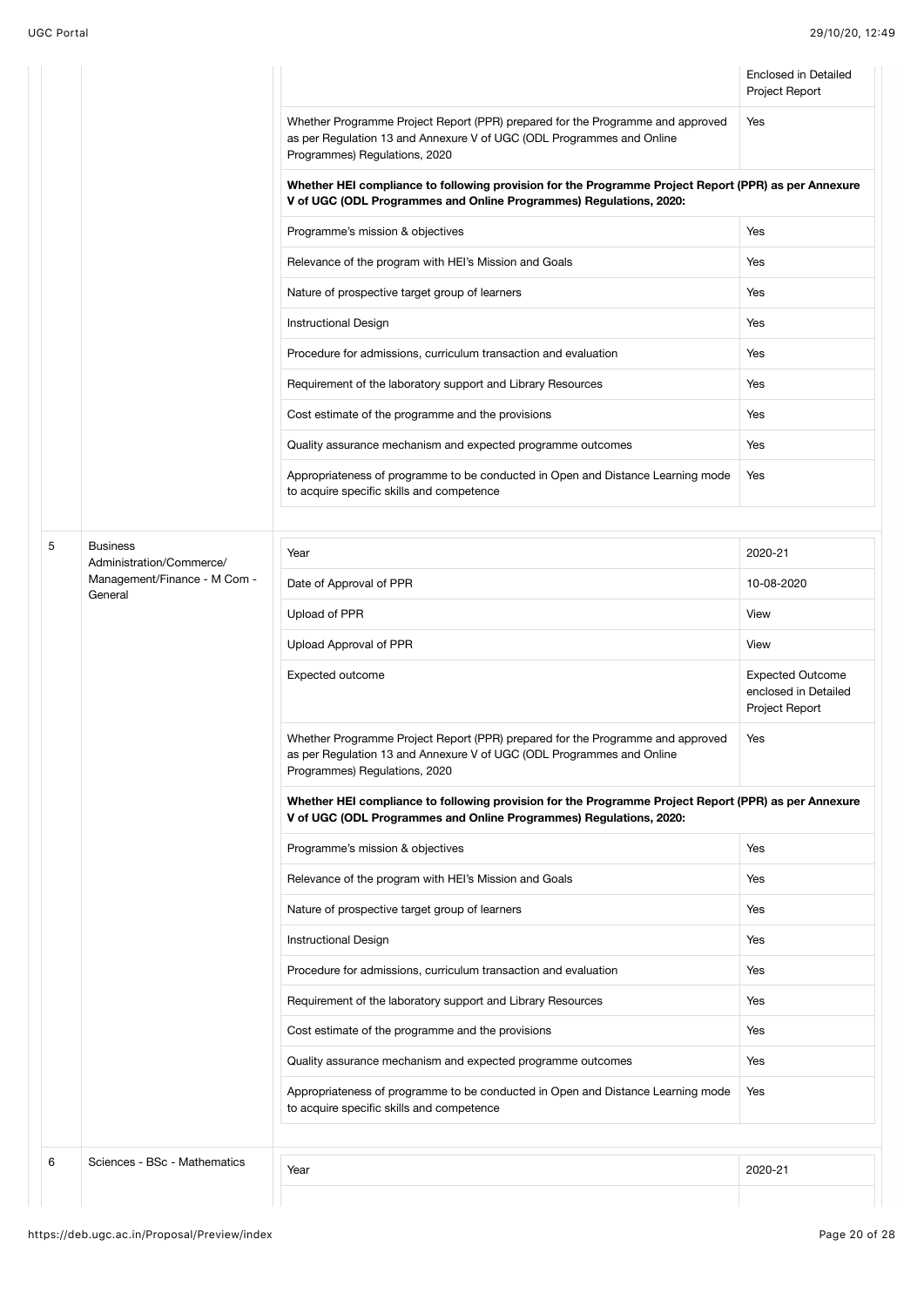| Date of Approval of PPR                                                                                                                                                                  | 10-08-2020                                                               |
|------------------------------------------------------------------------------------------------------------------------------------------------------------------------------------------|--------------------------------------------------------------------------|
| Upload of PPR                                                                                                                                                                            | View                                                                     |
| Upload Approval of PPR                                                                                                                                                                   | View                                                                     |
| Expected outcome                                                                                                                                                                         | <b>Expected Outcome</b><br><b>Enclosed in Detailed</b><br>Project Report |
| Whether Programme Project Report (PPR) prepared for the Programme and approved<br>as per Regulation 13 and Annexure V of UGC (ODL Programmes and Online<br>Programmes) Regulations, 2020 | Yes                                                                      |
| Whether HEI compliance to following provision for the Programme Project Report (PPR) as per Annexure<br>V of UGC (ODL Programmes and Online Programmes) Regulations, 2020:               |                                                                          |
| Programme's mission & objectives                                                                                                                                                         | Yes                                                                      |
| Relevance of the program with HEI's Mission and Goals                                                                                                                                    | Yes                                                                      |
| Nature of prospective target group of learners                                                                                                                                           | Yes                                                                      |
| <b>Instructional Design</b>                                                                                                                                                              | Yes                                                                      |
| Procedure for admissions, curriculum transaction and evaluation                                                                                                                          | Yes                                                                      |
| Requirement of the laboratory support and Library Resources                                                                                                                              | Yes                                                                      |
| Cost estimate of the programme and the provisions                                                                                                                                        | Yes                                                                      |
| Quality assurance mechanism and expected programme outcomes                                                                                                                              | Yes                                                                      |
| Appropriateness of programme to be conducted in Open and Distance Learning mode<br>to acquire specific skills and competence                                                             | Yes                                                                      |
|                                                                                                                                                                                          |                                                                          |

# **SLM (Self Learning Material)**

| Srno         | <b>Name of Progrm</b>                        | <b>Other Details</b>                   |                            | Annexure                                                                                          | <b>Details of Developments</b><br>of SLM |             |  |
|--------------|----------------------------------------------|----------------------------------------|----------------------------|---------------------------------------------------------------------------------------------------|------------------------------------------|-------------|--|
| $\mathbf{1}$ | <b>Business</b><br>Administration/Commerce/  | Year                                   | 2020-21                    | Whether HEI adheres to the                                                                        | Development<br>of SLM                    | ln<br>House |  |
|              | Management/Finance -<br><b>BBA</b> - General | Outline of<br>the                      | <b>NA</b>                  | compliance of provisions mentioned<br>in Annexure VI of UGC (ODL<br><b>Programmes and Online</b>  |                                          | Faculty     |  |
|              |                                              | Syllabus                               |                            | Programmes) Regulations, 2020:                                                                    | Percentage<br>of SLM                     | 100         |  |
|              |                                              | Whether<br><b>SLM</b>                  | <b>Yes</b>                 | Curriculum and Pedagogy:-Yes                                                                      | developed                                |             |  |
|              |                                              | approved                               |                            | Print Material :-No                                                                               | by In-House<br>Faculty                   |             |  |
|              |                                              | by<br>Statutory<br>Authority of<br>HEI |                            | Audio-Video Material:-Yes                                                                         |                                          |             |  |
|              |                                              |                                        |                            | <b>Online Material:-Yes</b>                                                                       |                                          |             |  |
|              |                                              | Statutory                              | View                       | Computer-based material:-Yes                                                                      |                                          |             |  |
|              |                                              | bodies<br>approval                     |                            | Computer Disks:-No                                                                                |                                          |             |  |
|              |                                              | upload                                 | Whether HEI adheres to the |                                                                                                   |                                          |             |  |
|              |                                              | When was<br>it prepared                | 05-10-2020                 | compliance of provisions mentioned<br>in Annexure VII of UGC (ODL<br><b>Programmes and Online</b> |                                          |             |  |
|              |                                              | Last                                   | 05-10-2020                 | Programmes) Regulations, 2020:                                                                    |                                          |             |  |
|              |                                              | Updated                                |                            | Preparation of Learning Material:-Yes                                                             |                                          |             |  |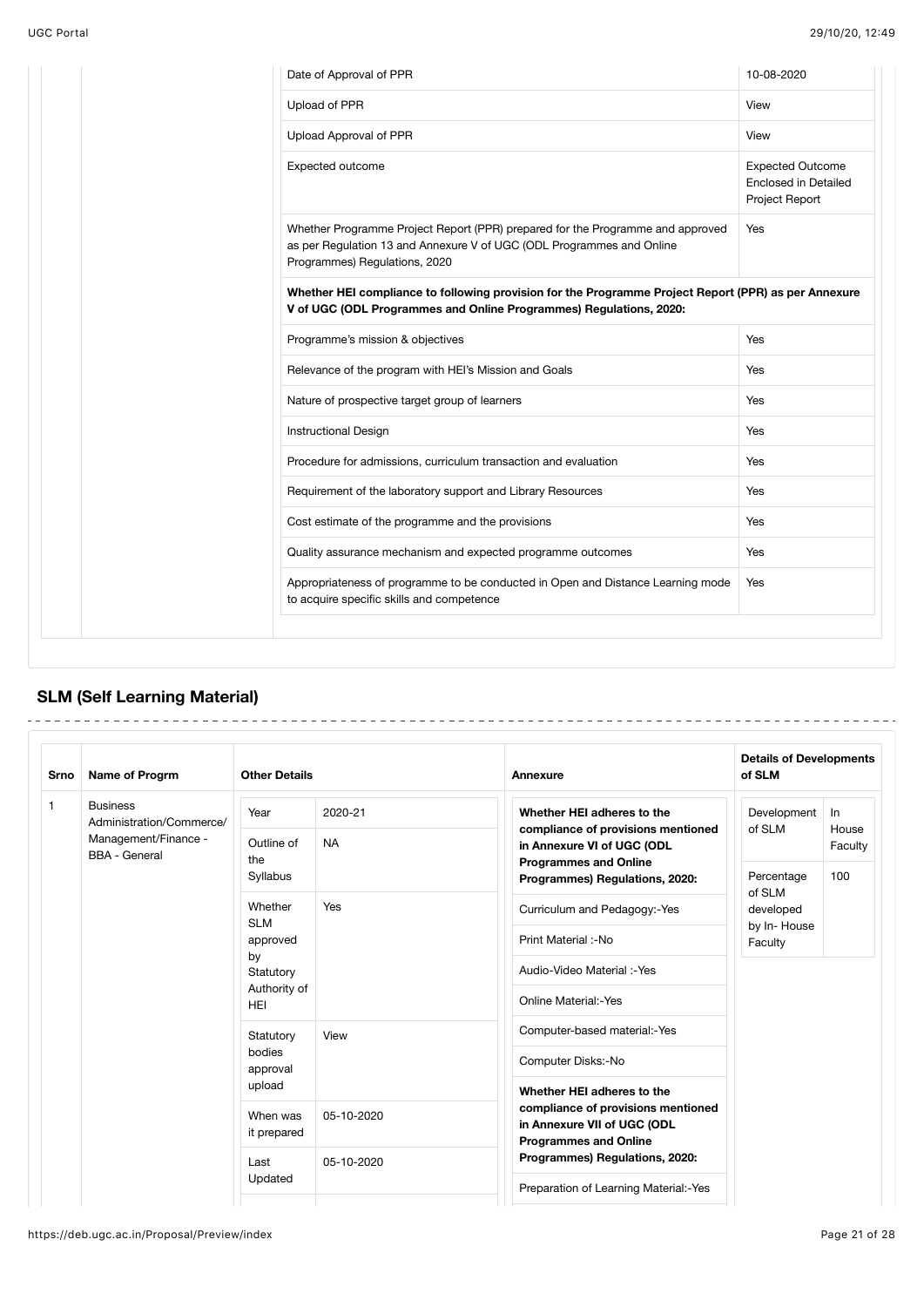| prepared<br>Preparedness of SLM as per<br><b>SLM</b><br>Annexure VII of UGC(ODL<br><b>Programmes and Online</b><br>Designation<br>Professor<br>Programmes) Regulations, 2020<br>Department<br>Management Studies<br>1 Year:-Yes<br><b>NA</b><br>Reference<br>2 Year:-Not Applicable<br>of Self<br>Learning<br>3 Year:-Not Applicable<br>Material<br>Upload<br>View<br>Sample<br>SLM (Only<br>Content<br>Pages)<br><b>SLM Url</b><br>http://www.bharathuniv.ac.in/odl | Name of<br>the faculty<br>who | Dr S Praveen Kumar | Preparedness of Learning Material :-<br>Yes |
|----------------------------------------------------------------------------------------------------------------------------------------------------------------------------------------------------------------------------------------------------------------------------------------------------------------------------------------------------------------------------------------------------------------------------------------------------------------------|-------------------------------|--------------------|---------------------------------------------|
|                                                                                                                                                                                                                                                                                                                                                                                                                                                                      |                               |                    |                                             |
|                                                                                                                                                                                                                                                                                                                                                                                                                                                                      |                               |                    |                                             |
|                                                                                                                                                                                                                                                                                                                                                                                                                                                                      |                               |                    |                                             |
|                                                                                                                                                                                                                                                                                                                                                                                                                                                                      |                               |                    |                                             |
|                                                                                                                                                                                                                                                                                                                                                                                                                                                                      |                               |                    |                                             |
|                                                                                                                                                                                                                                                                                                                                                                                                                                                                      |                               |                    |                                             |
|                                                                                                                                                                                                                                                                                                                                                                                                                                                                      |                               |                    |                                             |

# **E-Learning Material**

| <b>Srno</b>  | Year                                                                                                                        | <b>Name of Programme</b> | Course<br><b>Name</b>                      | Whether<br>E-LM<br>approved<br>by the<br>statutory<br>authority<br>of HEI | <b>Statutory</b><br>bodies<br>approval<br>upload | <b>Status of e-content readiness</b><br>in Four Quadrant Form of the<br>Courses for each of the<br>proposed Programmes |                                                                      |                                                                            | Preparedness<br>of ELM as per<br>Annexure VII of<br>UGC(ODL<br><b>Programmes</b><br>and Online<br>Programmes)<br>Regulations,<br>2020 | <b>Details ELM</b>               |  |  |  |  |  |  |  |  |  |  |  |                                  |  |  |  |  |  |  |  |  |  |  |  |
|--------------|-----------------------------------------------------------------------------------------------------------------------------|--------------------------|--------------------------------------------|---------------------------------------------------------------------------|--------------------------------------------------|------------------------------------------------------------------------------------------------------------------------|----------------------------------------------------------------------|----------------------------------------------------------------------------|---------------------------------------------------------------------------------------------------------------------------------------|----------------------------------|--|--|--|--|--|--|--|--|--|--|--|----------------------------------|--|--|--|--|--|--|--|--|--|--|--|
| $\mathbf{1}$ | 2020-<br><b>Business</b><br>Tamil<br>21<br>Administration/Commerce/<br>$-1$<br>Management/Finance -<br><b>BBA - General</b> |                          | Yes                                        | View                                                                      |                                                  | No. of<br>Module/<br>units                                                                                             | Ready<br>out of<br>total<br>modules/<br>units in<br>four<br>Quadrant | Preparedness<br>of ELM<br>(Semester 1)<br>:- Yes<br>Preparedness<br>of ELM | Development<br>of ELM<br>Percentage<br>of ELM<br>developed                                                                            | In<br>House<br>Faculty<br>100    |  |  |  |  |  |  |  |  |  |  |  |                                  |  |  |  |  |  |  |  |  |  |  |  |
|              |                                                                                                                             |                          |                                            |                                                                           |                                                  | Quad                                                                                                                   | $\mathbf{1}$                                                         | $\mathbf{1}$                                                               | (Semester 2)<br>:- Yes<br>Preparedness<br>of ELM<br>(Semester 3)<br>$:$ - No                                                          | Preparedness                     |  |  |  |  |  |  |  |  |  |  |  | by<br>In-House<br><b>Faculty</b> |  |  |  |  |  |  |  |  |  |  |  |
|              |                                                                                                                             |                          |                                            |                                                                           |                                                  | Quad $1$<br>$\mathbf{I}$                                                                                               |                                                                      | $\mathbf{1}$                                                               |                                                                                                                                       |                                  |  |  |  |  |  |  |  |  |  |  |  |                                  |  |  |  |  |  |  |  |  |  |  |  |
|              |                                                                                                                             |                          |                                            |                                                                           |                                                  | Quad<br>$\mathbf{III}$                                                                                                 | $\mathbf{1}$                                                         | $\mathbf{1}$                                                               |                                                                                                                                       |                                  |  |  |  |  |  |  |  |  |  |  |  |                                  |  |  |  |  |  |  |  |  |  |  |  |
|              |                                                                                                                             |                          | $\mathbf{1}$<br>$\mathbf{1}$<br>Quad<br>IV |                                                                           |                                                  |                                                                                                                        |                                                                      |                                                                            |                                                                                                                                       | of ELM<br>(Semester 4)<br>$:$ No |  |  |  |  |  |  |  |  |  |  |  |                                  |  |  |  |  |  |  |  |  |  |  |  |
|              |                                                                                                                             |                          |                                            |                                                                           |                                                  |                                                                                                                        |                                                                      |                                                                            | Preparedness<br>of ELM<br>(Semester 5)<br>:- No                                                                                       |                                  |  |  |  |  |  |  |  |  |  |  |  |                                  |  |  |  |  |  |  |  |  |  |  |  |
|              |                                                                                                                             |                          |                                            |                                                                           |                                                  |                                                                                                                        |                                                                      |                                                                            | Preparedness<br>of ELM<br>(Semester 6)<br>:- No                                                                                       |                                  |  |  |  |  |  |  |  |  |  |  |  |                                  |  |  |  |  |  |  |  |  |  |  |  |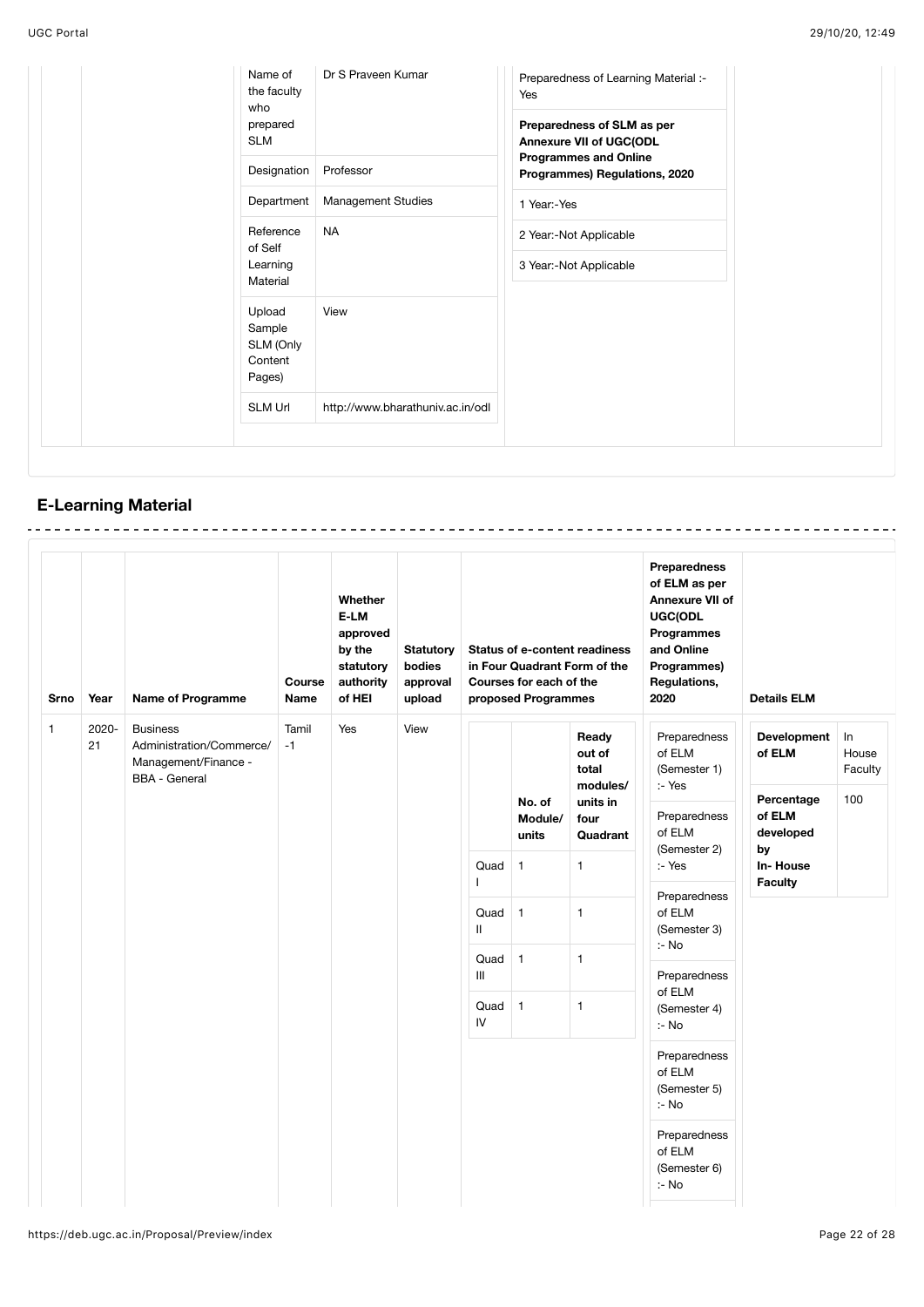. . . . . . . .

|--|

# **Learning Management System (LMS)**

| Councalling Procass |  |  |
|---------------------|--|--|

**Counselling Process**  $\mathcal{L} = \mathcal{L} + \mathcal{L}$ **Mode of Counselling :-** online **Brief describe the provision in LMS to be used by HEI :-** In house dedicated LMS developed by the HEI

 $\sim$   $\sim$ **Briefly write how the Learning Management System (LMS) will ensure the following: (provide a demo link, if available) :-**

| Assessment mechanism                                                                                      | Online                        |
|-----------------------------------------------------------------------------------------------------------|-------------------------------|
| Identified technological interface and interoperability                                                   | Online                        |
| Learner's Authentication Requirements                                                                     | Online                        |
| Learner Registration - through a web application                                                          | Online                        |
| Active Engagement of the Learners along with Analytics for<br>active engagement of learners and Reporting | Online                        |
| Payment Gateway -using Digital Payment system                                                             | Online                        |
| Tracking the delivery of a Course or programme                                                            | Online                        |
| Technical Know-how or Skills Requirements                                                                 | In house skills are utillised |

# **Learning Platform**

**Learning Platform :-** SWAYAM **Provide details for sample**

**module/unit :-** NA **URL :-** http://www.bharathuniv.ac.in/odl

**Briefly write on ICT facilities available/ to be ready dedicated for the implementation of Online Courses :-** NA

### **Examination Centre**

| Srno | It is<br>certified<br>that all<br>the<br>activities | Name of<br>Centre                          | Address of<br>Centre / City/<br>Pin Code/<br><b>State</b> | Briefly write on the methods and steps<br>to be adopted for conduct of<br>examination to ensure security.<br>transparency & credibility of<br>examination | <b>Whether Examination</b><br>centre fulfills all the<br>requirement<br>mentioned in<br><b>Annexure II</b> | A) Proposed Examination Centre<br>for term end examinatino for<br><b>ODL programme for Upcoming</b><br><b>Academic Years</b> |
|------|-----------------------------------------------------|--------------------------------------------|-----------------------------------------------------------|-----------------------------------------------------------------------------------------------------------------------------------------------------------|------------------------------------------------------------------------------------------------------------|------------------------------------------------------------------------------------------------------------------------------|
|      | Yes                                                 | <b>Bharath</b><br>Institute of<br>$\cdots$ | 173, Agaram<br>Road.<br>$\sim$ $\cdot$ $\cdot$            | Dedicateed Software has been developed<br>for the process of conducing Examinations<br>$-$<br>$\cdots$<br>$\sim$                                          | Yes                                                                                                        | Yes<br>Whether examination                                                                                                   |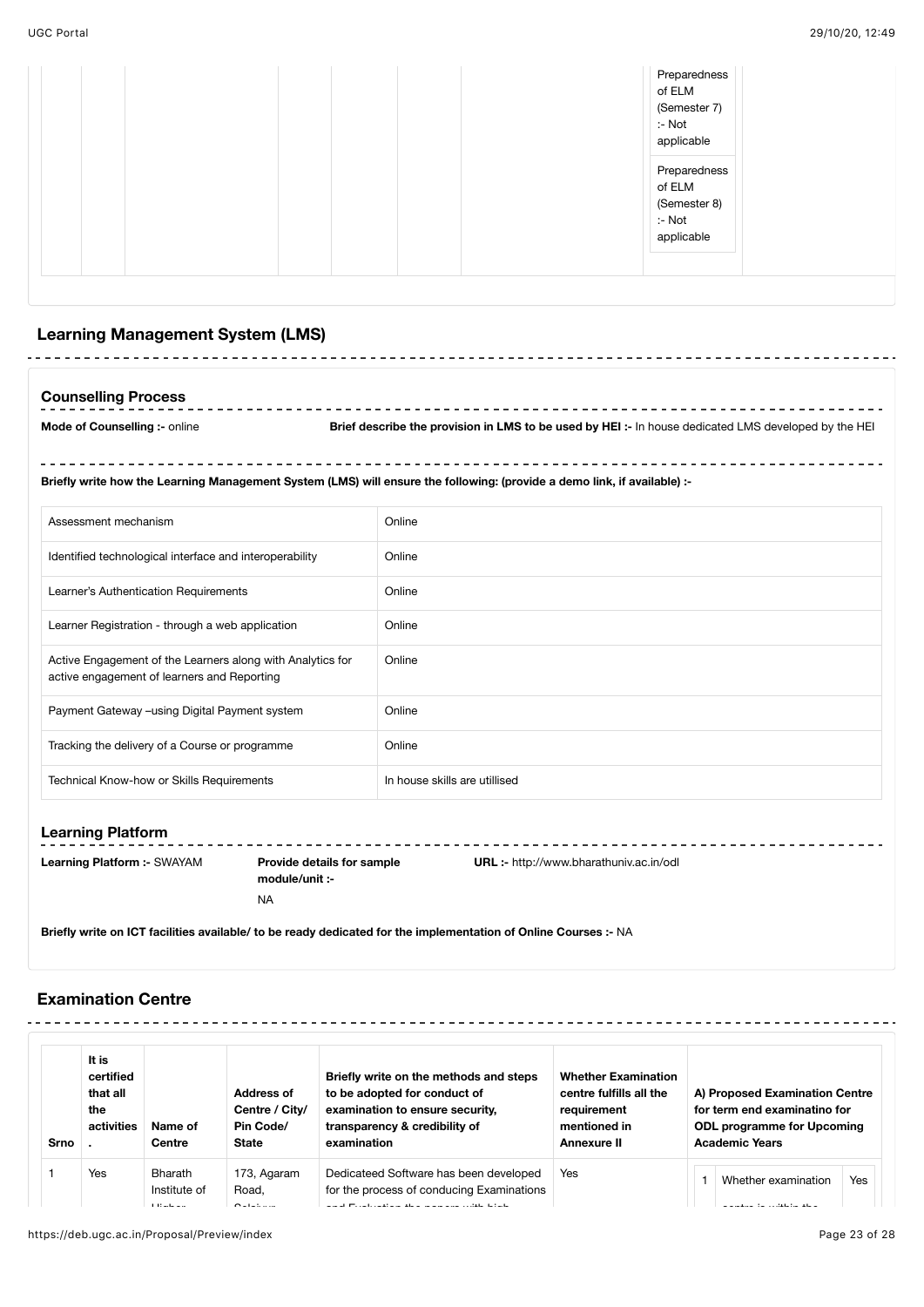| Higner<br>Education<br>and<br>Research | Selalyur-<br>Chennai-<br>600073-Tamil<br>Nadu | and Evaluation the papers with high<br>Security |                | centre is within the<br>territorial jurisdiction<br>of the HEI as per<br>Annexure IV of ODL<br>Regulations |     |
|----------------------------------------|-----------------------------------------------|-------------------------------------------------|----------------|------------------------------------------------------------------------------------------------------------|-----|
|                                        |                                               |                                                 | $\overline{2}$ | Whether the<br>examination centre is<br>located as per clause<br>13 (7) of Part IV of<br>Regulations       | Yes |
|                                        |                                               |                                                 | 3              | Provision of CCTV<br>Cameras                                                                               | Yes |
|                                        |                                               |                                                 | 4 <sup>1</sup> | Provision of Bio-<br>metric attendance                                                                     | Yes |
|                                        |                                               |                                                 | 5              | Provision of Video<br>recording                                                                            | Yes |
|                                        |                                               |                                                 |                |                                                                                                            |     |

# **Off Campus approved by the Government of India**

| Srno | <b>Name of Centre</b>                                 | <b>Address of Centre</b>                                              | City       | <b>District</b> | <b>Pin</b><br>Code | <b>State</b> | <b>Upload notification</b><br>published in the Official<br>Gazette |
|------|-------------------------------------------------------|-----------------------------------------------------------------------|------------|-----------------|--------------------|--------------|--------------------------------------------------------------------|
|      | Sree Lakhshmi Narayana Medical<br>College and Hospita | Address - 1 :- Osuderi,<br>Agaram Village<br>Address -2 :- Villiyanur | Puducherry | Puducherry      | 605502             | -26          | View                                                               |

## **Human Resources Information**

| <b>Academic Staff for ODL Programmes</b> |                                  |  |  |  |  |  |
|------------------------------------------|----------------------------------|--|--|--|--|--|
| Type of Staff *                          | No. of Staff Exclusively of ODL* |  |  |  |  |  |
| Head / Professor                         |                                  |  |  |  |  |  |
| Associate Professor                      |                                  |  |  |  |  |  |
| <b>Assistant Professor</b>               |                                  |  |  |  |  |  |
| <b>Academic Staff for OL Programmes</b>  | No. of Staff Exclusively of OL*  |  |  |  |  |  |
| Programme Coordinator                    |                                  |  |  |  |  |  |
| <b>Course Coordinator</b>                |                                  |  |  |  |  |  |
| <b>Course Mentor</b>                     |                                  |  |  |  |  |  |

| <b>Administrative Staff for ODL Programmes</b> |                                        |
|------------------------------------------------|----------------------------------------|
| Type of Staff *                                | Total No. of Staff Exclusively for ODL |
| Deputy Registrar                               |                                        |
|                                                |                                        |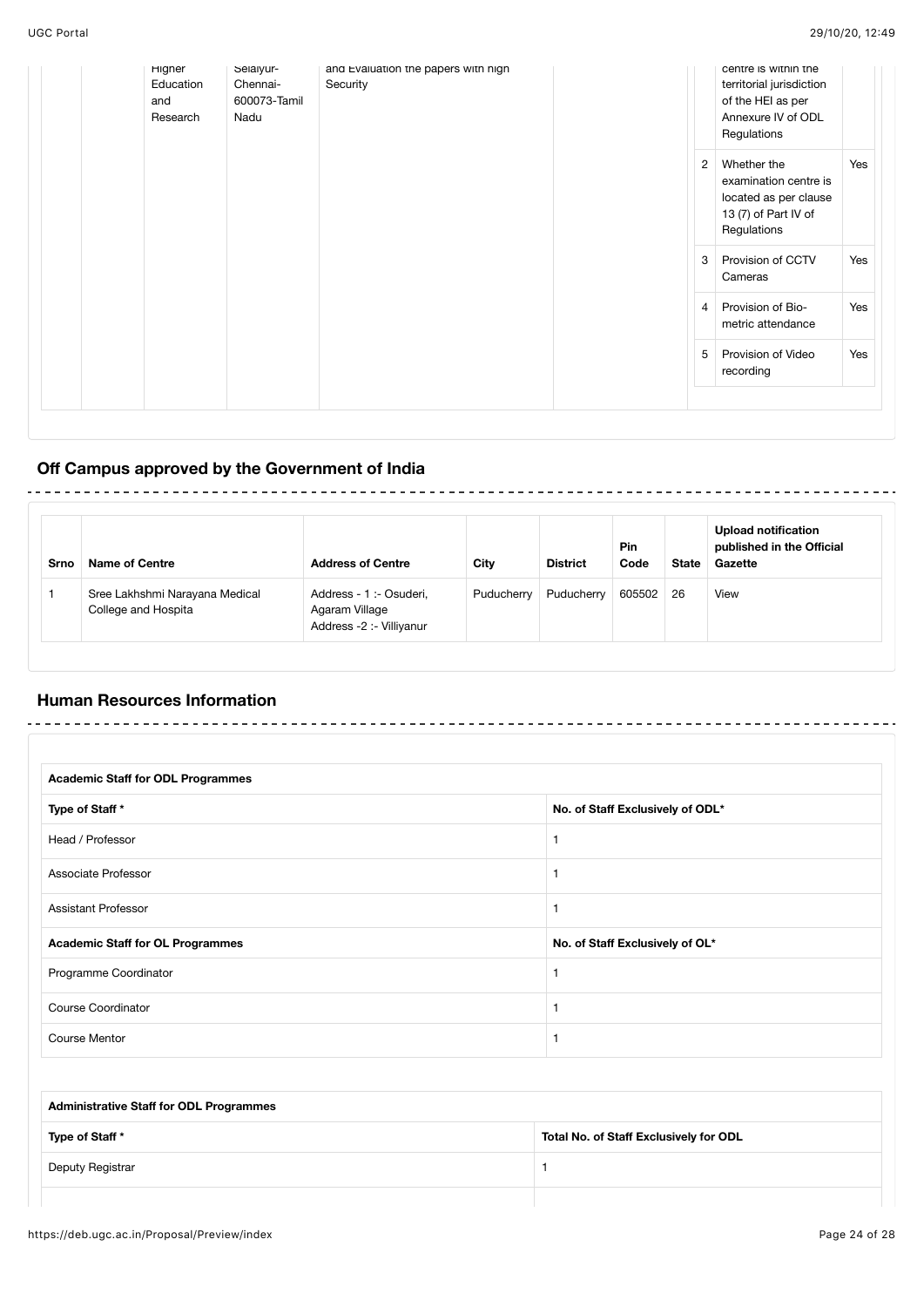| Assistant Registrar                                     | $\mathbf{1}$ |
|---------------------------------------------------------|--------------|
| Section Officer                                         | $\mathbf{1}$ |
| Assistants                                              | $\mathbf{1}$ |
| <b>Computer Operators</b>                               | $\mathbf{1}$ |
| Class-IV / Mult Tasking Staff                           | $\mathbf{1}$ |
| Technical / Professional                                | $\mathbf{1}$ |
| Helper                                                  | $\mathbf{1}$ |
| <b>Administrative Staff for OL Programmes</b>           |              |
| Deputy Director                                         | $\mathbf{1}$ |
| <b>Assistant Director</b>                               | $\mathbf{1}$ |
| <b>Technical Manager (Production)</b>                   | $\mathbf{1}$ |
| Technical Associate (Audio-Video Recording and Editing) | $\mathbf{1}$ |
| Technical Assistant (Audio-Video Editing)               | $\mathbf{1}$ |
| Technical Manager (LMS and Data Management)             | $\mathbf{1}$ |
| Technical Assistant (LMS and Data Management)           | $\mathbf{1}$ |
| Technical Manager (Admission, Examination and Result)   | $\mathbf{1}$ |
| Technical Assistant (Admission, Examination and Result) | $\mathbf{1}$ |
| Examinar(s)                                             | $\mathbf{1}$ |
| Helper                                                  | $\mathbf{1}$ |

# **Faculty Details for ODL**

| Srno           | Year           | Academic<br><b>Session</b>           | <b>Name of Programmes</b>                                                                                     | <b>Faculty</b>         |             |                         |       |
|----------------|----------------|--------------------------------------|---------------------------------------------------------------------------------------------------------------|------------------------|-------------|-------------------------|-------|
| 1              | $2020 -$<br>21 | January                              | Business Administration/Commerce/<br>Management/Finance - BBA - General<br>Business Administration/Commerce/  | Name of<br>faculty     | Designation | <b>Phone</b>            | Email |
|                |                | Management/Finance - MBA - Marketing | K<br>Sivakumar                                                                                                | Professor              | 9840044332  | sivakumarmba@gmail.com  |       |
|                |                |                                      | Brizilla I                                                                                                    | Assistant<br>Professor | 9832943321  | braizilla1987@gmail.com |       |
|                |                |                                      | Deepa M<br>Panikar                                                                                            | Assistant<br>Professor | 9840355561  | deepapanikar@gmail.com  |       |
|                |                |                                      |                                                                                                               |                        |             |                         |       |
| $\overline{2}$ | 2020-<br>21    | January                              | Business Administration/Commerce/<br>Management/Finance - BCom - General<br>Business Administration/Commerce/ | Name of<br>faculty     | Designation | <b>Phone</b>            | Email |
|                |                | Management/Finance - M Com - General | J Munaiah                                                                                                     | Professor              | 7658633301  | jmunaiah@gmail.com      |       |
|                |                |                                      | Sujatha C<br>K                                                                                                | Assistant<br>Professor | 9832154387  | sujathack77@gmail.com   |       |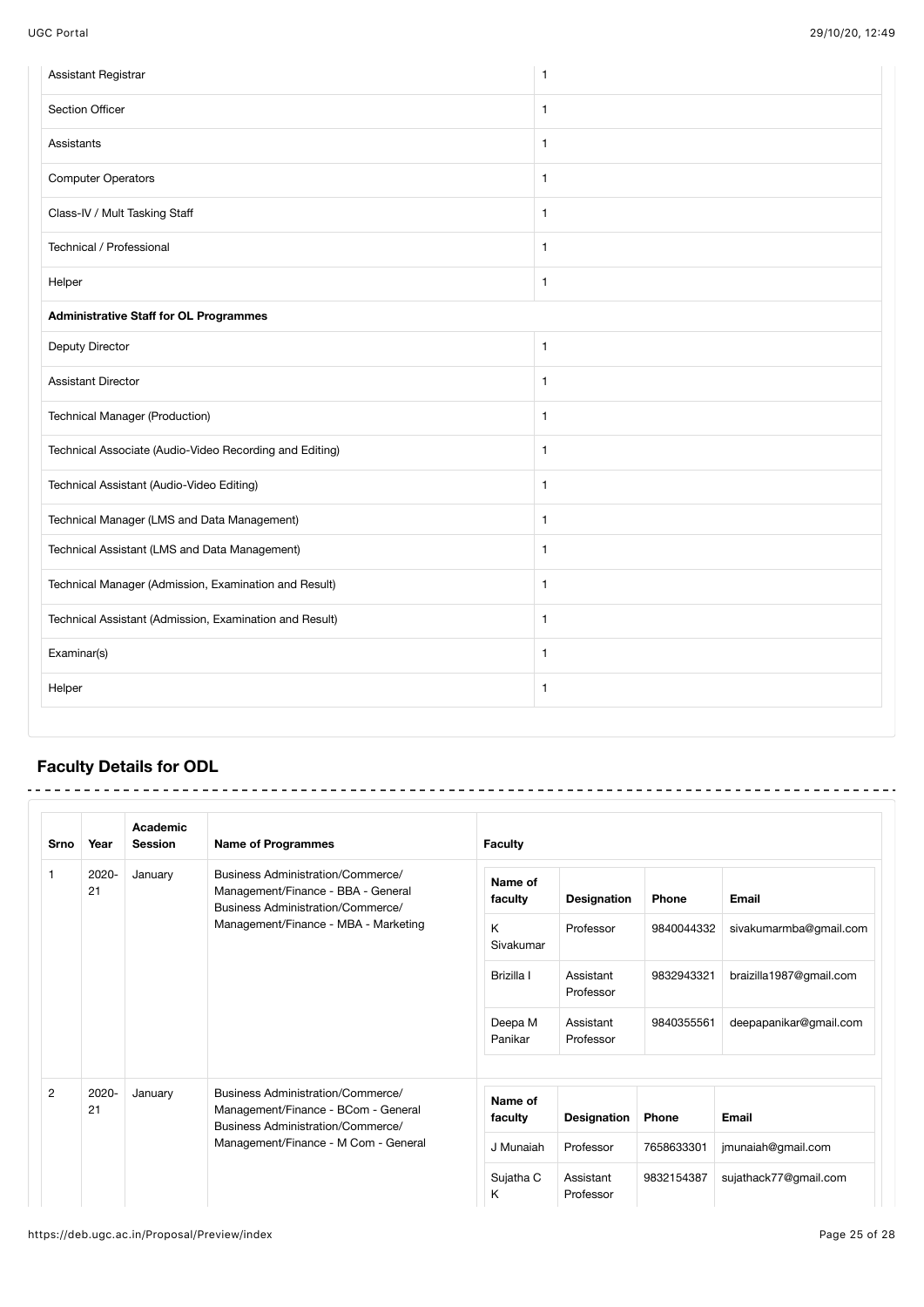|  |  | Aishwaruya Associate | Professor |  | $\vert$ 9865154675 aishwarya1971@yahoo.co.in |
|--|--|----------------------|-----------|--|----------------------------------------------|
|--|--|----------------------|-----------|--|----------------------------------------------|

# **Faculty Details for OL**

|                | <b>Programme Coordinator</b> |                                                                           |                    |                        |               |              |                           |  |  |
|----------------|------------------------------|---------------------------------------------------------------------------|--------------------|------------------------|---------------|--------------|---------------------------|--|--|
| Srno           | Year                         | <b>Name of Programme</b>                                                  | Name of<br>faculty | <b>Designation</b>     | Qualification | <b>Phone</b> | Email                     |  |  |
|                | $2020 -$<br>21               | Business Administration/Commerce/<br>Management/Finance - BBA - General   | Sivakumar          | Professor              | <b>PhD</b>    | 9840044332   | sivakumarmba@qmail.com    |  |  |
| $\overline{2}$ | $2020 -$<br>21               | Business Administration/Commerce/<br>Management/Finance - MBA - Marketing | Brizilla I         | Assistant<br>Professor | MPhill.       | 9840355561   | braizilla1987@qmail.com   |  |  |
| 3              | 2020-<br>21                  | Business Administration/Commerce/<br>Management/Finance - BCom - General  | Aishwarya<br>P     | Associate<br>Professor | <b>PhD</b>    | 9865154675   | aishwarya1971@yahoo.co.in |  |  |
| $\overline{4}$ | 2020-<br>21                  | Business Administration/Commerce/<br>Management/Finance - M Com - General | Munaiah J          | Professor              | <b>PhD</b>    | 7658633301   | jmunaiah@gmail.com        |  |  |

| <b>Course Coordinator</b> |      |                          |  |
|---------------------------|------|--------------------------|--|
| <b>Srno</b>               | Year | <b>Name of Programme</b> |  |
|                           |      |                          |  |
|                           |      |                          |  |

| <b>Course Mentor</b> |      |                   |                       |                 |
|----------------------|------|-------------------|-----------------------|-----------------|
| <b>Srno</b>          | Year | Name of Programme | <b>Name of Course</b> | faculty Details |
|                      |      |                   |                       |                 |

# **Computerization / Digitization Status**

-------------------------------

| Srno           | <b>Activities</b>                | Yes / No |
|----------------|----------------------------------|----------|
|                | Student registration / Admission | Yes      |
| 2              | Administration                   | Yes      |
| 3              | Finance                          | Yes      |
| 4              | Academic activities              | Yes      |
| 5              | <b>Student Support System</b>    | Yes      |
| 6              | <b>Continuous Evaluation</b>     | Yes      |
| $\overline{7}$ | Online Support                   | Yes      |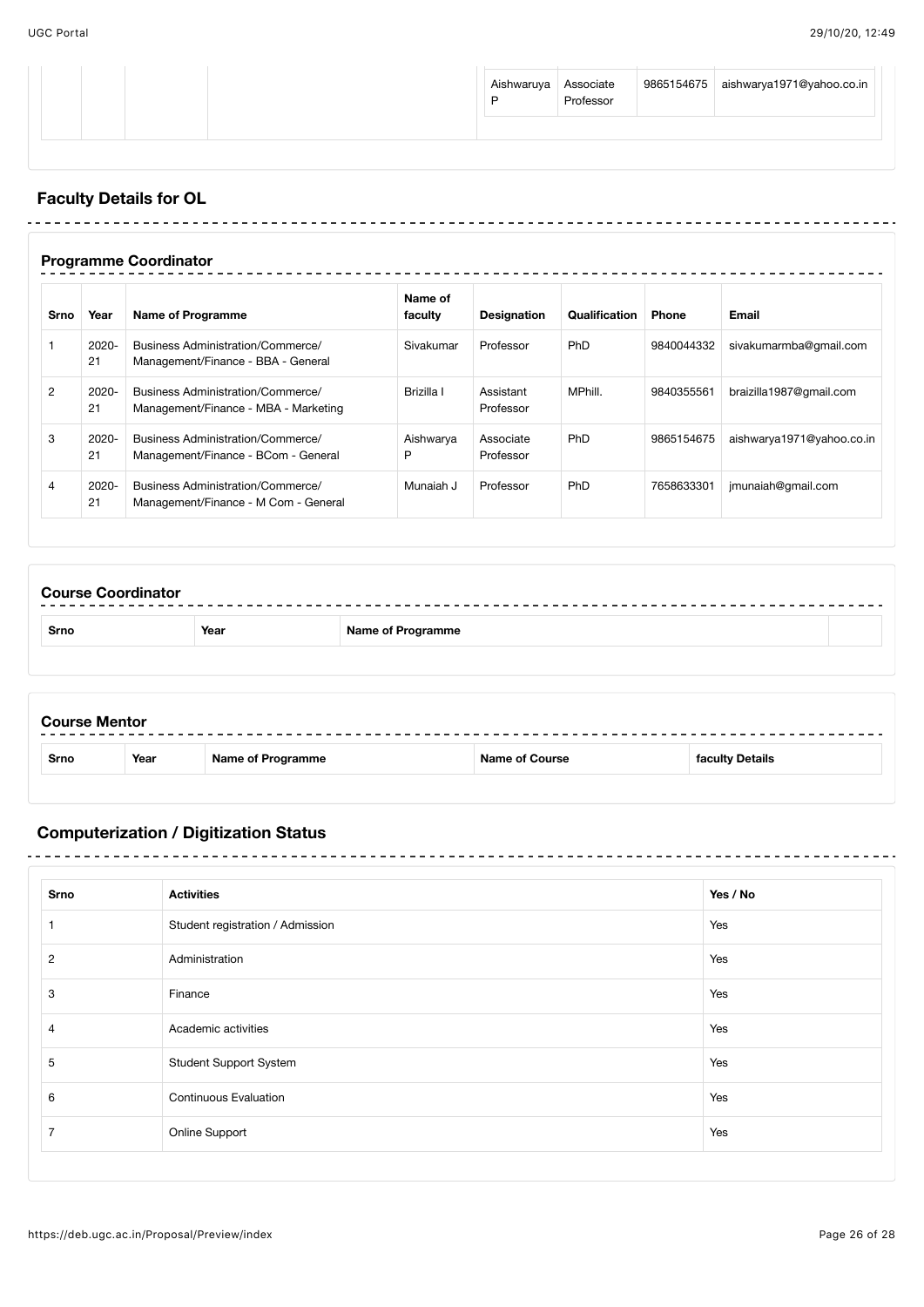$\frac{1}{2}$ 

# **Status of a Court case(s)**

| Srno | W.P.No    | Court / Jurisdiction | Status as on date |
|------|-----------|----------------------|-------------------|
|      | <b>NA</b> | <b>NA</b>            | <b>NA</b>         |

# **Help Desk**

| Help Desk Address: BIHER ODL Center | Name of Contact Person: Dr S Praveen Kumar | Designation: Director University                  |
|-------------------------------------|--------------------------------------------|---------------------------------------------------|
| Phone No: 9840051344                | Email: helpdesk.odl@bharathuniv.ac.in      | Contact hours for Help Desk: 8-00 a.m to 5.00 p.m |

# **Compliance**

÷

| Compliance to specific provisions of UGC (ODL Programmes and Online Programmes) Regulations, 2020                                                                                                                                                                                                                                             |  |
|-----------------------------------------------------------------------------------------------------------------------------------------------------------------------------------------------------------------------------------------------------------------------------------------------------------------------------------------------|--|
| The HEI undertakes to ensure all the provisions of the regulation and few specific provisions adherence to the following:                                                                                                                                                                                                                     |  |
| Learner Support Centre defined under these regulations will not be the Learner Support Centre for more than two Higher Educational Institutions at a time<br>to offer programmes in Open and Distance Learning mode:-<br>Yes                                                                                                                  |  |
| Learner Support Centre will not be set up under a franchisee agreement in any case. :- Yes                                                                                                                                                                                                                                                    |  |
| Academic and instructional facilities at its Learner Support Centres for Open and Distance Learning mode, and information resources for online delivery<br>of programmes meet all the conditions of UGC (Open and Distance Learning Programmes and Online Programmes) Regulations, 2020 and guidelines<br>issued from time to time. :-<br>Yes |  |
| Intake capacity under Open and Distance Learning mode for a programme under science discipline to be offered by HEI shall not be more than three<br>times of the approved intake in conventional mode (in case of Dual Mode). :-<br>Yes                                                                                                       |  |
| Learning enrolment under science discipline will commensurate with the capacity of the Learner Support Centres (for Open and Distance Learning only)<br>to provide lab facilities to the admitted learners (for Open University). :-<br>Yes                                                                                                   |  |
| Private University established under a State Act will be eligible to offer programmes under Open and Distance Learning mode through its Head Quarters.<br><b>Yes</b>                                                                                                                                                                          |  |
| Academic and administrative staff has appointed as per University Grants Commission (Minimum Qualifications for Appointment of Teachers and other<br>Academic Staff in the Universities and Colleges and other Measures for the Maintenance of Standards in Higher Education) Regulation, 2018. :-<br>Yes                                     |  |
| Academic Staff mentioned in application are exclusively appointed for the proposed programmes. :- Yes                                                                                                                                                                                                                                         |  |
| Examination Centres meet all the guidelines laid under Annexure II of UGC (Open and Distance Learning Programmes and Online Programmes)<br>Regulations, 2020.                                                                                                                                                                                 |  |
| Upload Affidavit as per the prescribed format :- View                                                                                                                                                                                                                                                                                         |  |